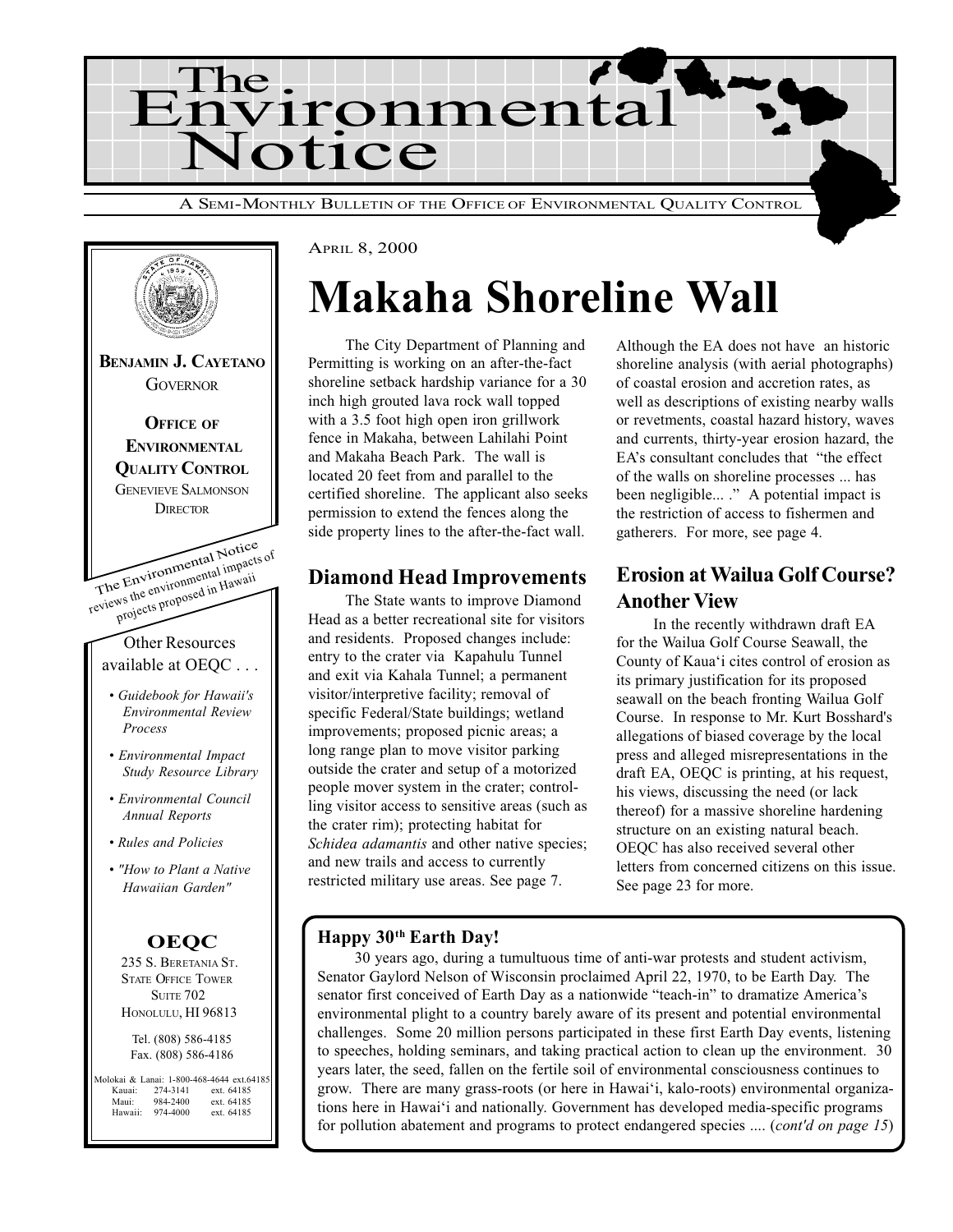# Table of Contents

#### APRIL 8, 2000

### **O'ahu Notices**

| <b>Draft Environmental Assessments</b>                                                                  |  |
|---------------------------------------------------------------------------------------------------------|--|
|                                                                                                         |  |
|                                                                                                         |  |
| (3) Kamada After-the-Fact Shoreline Setback Variance  4                                                 |  |
|                                                                                                         |  |
|                                                                                                         |  |
| (6) Young Brothers Maintenance Facility (After-the-Fact)  6                                             |  |
| <b>Final Environmental Assessments</b><br><b>Findings of No Significant Impacts (FONSI)</b>             |  |
| <b>Draft Environmental Impact Statements</b><br>(8) Diamond Head State Monument Master Plan Update      |  |
| <b>National Environmental Policy Act (NEPA)</b><br>(9) O'ahu Forest National Wildlife Refuge (FONSI)  8 |  |
| <b>Previously Published Projects Pending Public Comments</b>                                            |  |
|                                                                                                         |  |
|                                                                                                         |  |

### Kauai Notices

| <b>Previously Published Projects Pending Public Comments</b> |  |
|--------------------------------------------------------------|--|
|                                                              |  |

### Maui Notices

| (1) Kihei Information Center, Boat Facility & Native Plant Nursery  10 |  |
|------------------------------------------------------------------------|--|
|                                                                        |  |

#### Final Environmental Assessments/

Findings of No Significant Impacts (FONSI)

| (3) Haleakala Highway Widening, Pukalani Bypass to Hana Highway 11 |
|--------------------------------------------------------------------|
|--------------------------------------------------------------------|

| <b>Previously Published Projects Pending Public Comments</b> |  |
|--------------------------------------------------------------|--|
|                                                              |  |

### Molokai Notices

| <b>Final Environmental Assessments (FONSI)</b> |  |
|------------------------------------------------|--|
|                                                |  |

### Hawaii Notices

| Final Environmental Assessments/Findings of No Signifi-<br>cant Impacts (FONSI) |  |
|---------------------------------------------------------------------------------|--|
|                                                                                 |  |
|                                                                                 |  |
|                                                                                 |  |
| <b>Previously Published Projects Pending Public Comments</b>                    |  |

### [National Environmental Policy Act](#page-14-0)

| Johnston Atoll Temporary Civil Aircraft Operations: Continental |  |
|-----------------------------------------------------------------|--|
|                                                                 |  |

#### Shoreline Notices

### Pollution Control Permits

|--|--|--|--|

### Coastal Zone News

| (1) Pouhala Marsh Restoration Project, West Loch, Pearl Harbor, |  |
|-----------------------------------------------------------------|--|
|                                                                 |  |

### Federal Notices

| Rule for Disengaging Sea Turtles from Longline Fishing Gear          | 20 |
|----------------------------------------------------------------------|----|
|                                                                      |    |
| Interim Land Acquisition Priority System Criteria  20                |    |
| Kaloko-Honokohau National Historical Park Advisory Commission        |    |
|                                                                      |    |
| Notice of Availability of Regional Environmental Stewardship Program |    |
|                                                                      |    |
| Availability of Funds for AmeriCorps*VISTA Grants Nationwide  21     |    |
| Noxious Weed Regulations; Update of Current Provisions  21           |    |
| Proposed Reissuance of NPDES Storm Water Multi-Sector General        |    |
|                                                                      |    |
|                                                                      |    |
|                                                                      |    |
|                                                                      |    |

### Letters of Notice

Issue - Beach or Golf Course Erodes 40 feet at Wailua? .................. 23

OEQC intends to make the information in this bulletin accessible to everyone. Individuals that require this material in a different format (such as large type or braille), should contact our office for assistance.

| The Environmental Notice | <b>Office of Environmental Quality Control</b> | Page 2 |
|--------------------------|------------------------------------------------|--------|
|--------------------------|------------------------------------------------|--------|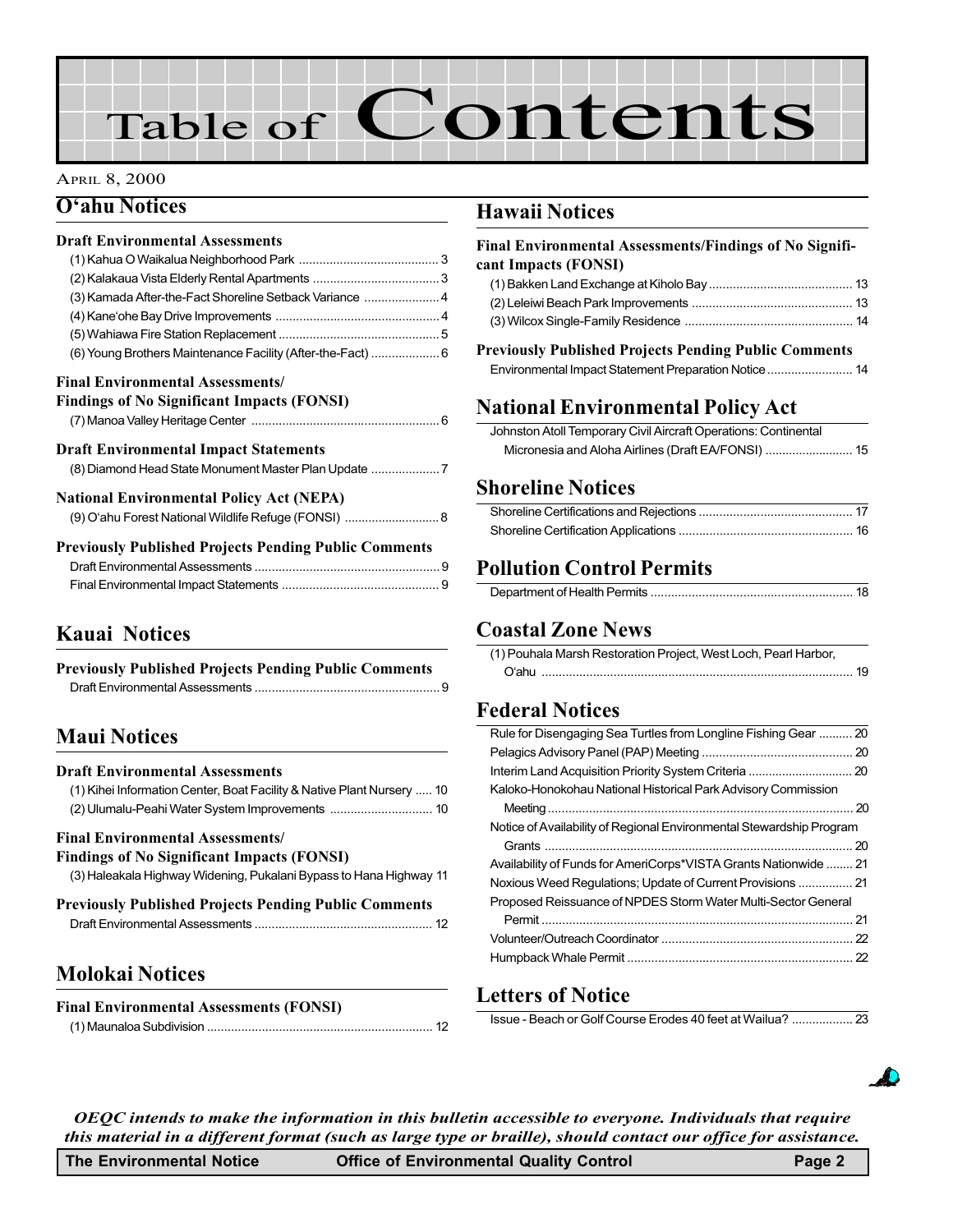## <span id="page-2-0"></span>O'ahu Notices

### Draft Environmental Assessments

3



### (1) Kahua O Waikalua Neighborhood Park

| District:             | Ko'olaupoko                             |
|-----------------------|-----------------------------------------|
| TMK:                  | 1-4-5-30: portion 36                    |
| Applicant:            | City and County of Honolulu             |
|                       | Department of Design and                |
|                       | Construction                            |
|                       | 650 South King Street, 14th Floor       |
|                       | Honolulu, Hawai'i 96813                 |
|                       | Contact: Gary Doi (527-6699)            |
|                       | <b>Approving Agency/Accepting</b>       |
| <b>Authority:</b>     | Same as above.                          |
| Consultant:           | Planning Solutions, Inc.                |
|                       | 1210 Auahi Street, Suite 221            |
|                       | Honolulu, Hawai'i 96814                 |
|                       | Contact: Esme Corbett-Suzuki (593-1288) |
| <b>Public Comment</b> |                                         |
| Deadline:             | May 8, 2000                             |
|                       |                                         |

Status: DEA First Notice pending public comment. Address comments to the applicant with copies to the consultant and OEQC. Permits Building, grubbing, grading, stockpiling, Required: NPDES, sewer connection, SMA, noise variance

The project involves the development of a neighborhood park on a City and County owned parcel adjacent to the Bayview Golf Park and the Kane'ohe Wastewater Treatment Facility in Kane'ohe. Amenities will ultimately include a combined shelter/comfort station, an educational demonstration garden, a picnic area, two youth soccer fields, a softball field that will overlie one of the youth soccer fields to form a multi-purpose field, an in-line hockey rink, and 67 parking stalls. The park will be equipped with automatic irrigation and site furniture such as picnic tables, trash receptacles, perimeter fencing as required to secure the site, and an on-site concrete walkway system. The park will be developed in two increments. Although no significant long-term environmental impacts are expected as a result of the development of the park, a slight increase in traffic and occasional noise from organized sporting events may occur. Temporary construction impacts are also expected. Mitigation measures include restricting park operating hours from dawn to dusk, and ensuring that construction occurs during working hours and that all best management practices are observed.

### 1 (2) Kalakaua Vista Elderly Rental Apartments

5

9

2

7

8

 $\frac{1}{4}$ 

6

| District:                         | Honolulu                                    |
|-----------------------------------|---------------------------------------------|
| TMK:                              | 2-3-24: 33 and 2-3-23: 21                   |
| Applicant:                        | Hawai'i Housing Development Corporation     |
|                                   | 725 Kapi'olani Blvd., Suite C-103           |
|                                   | Honolulu, Hawai'i 96813                     |
|                                   | Contact: Gary Furuta (596-2120)             |
| <b>Approving Agency/Accepting</b> |                                             |
| <b>Authority:</b>                 | Housing & Community Development             |
|                                   | Corporation of Hawai'i (HCDCH)              |
|                                   | 677 Queen Street, Suite 300                 |
|                                   | Honolulu, Hawai'i 96813                     |
|                                   | Contact: Scott Kami (587-0797)              |
| Consultant:                       | Kusao & Kurahashi, Inc.                     |
|                                   | 1314 South King Street, Suite 1263          |
|                                   | Honolulu, Hawai'i 96814                     |
|                                   | Contact: Keith Kurahashi (538-6652)         |
| <b>Public Comment</b>             |                                             |
| Deadline:                         | May 8, 2000                                 |
| Status:                           | DEA First Notice pending public comment.    |
|                                   | Address comments to the applicant with      |
|                                   | copies to the approving agency or accepting |
|                                   | authority, the consultant and OEQC.         |
| <b>Permits</b>                    | 201G, CUP, minor for joint development      |
| Required:                         | and building permits                        |

APRIL 8, 2000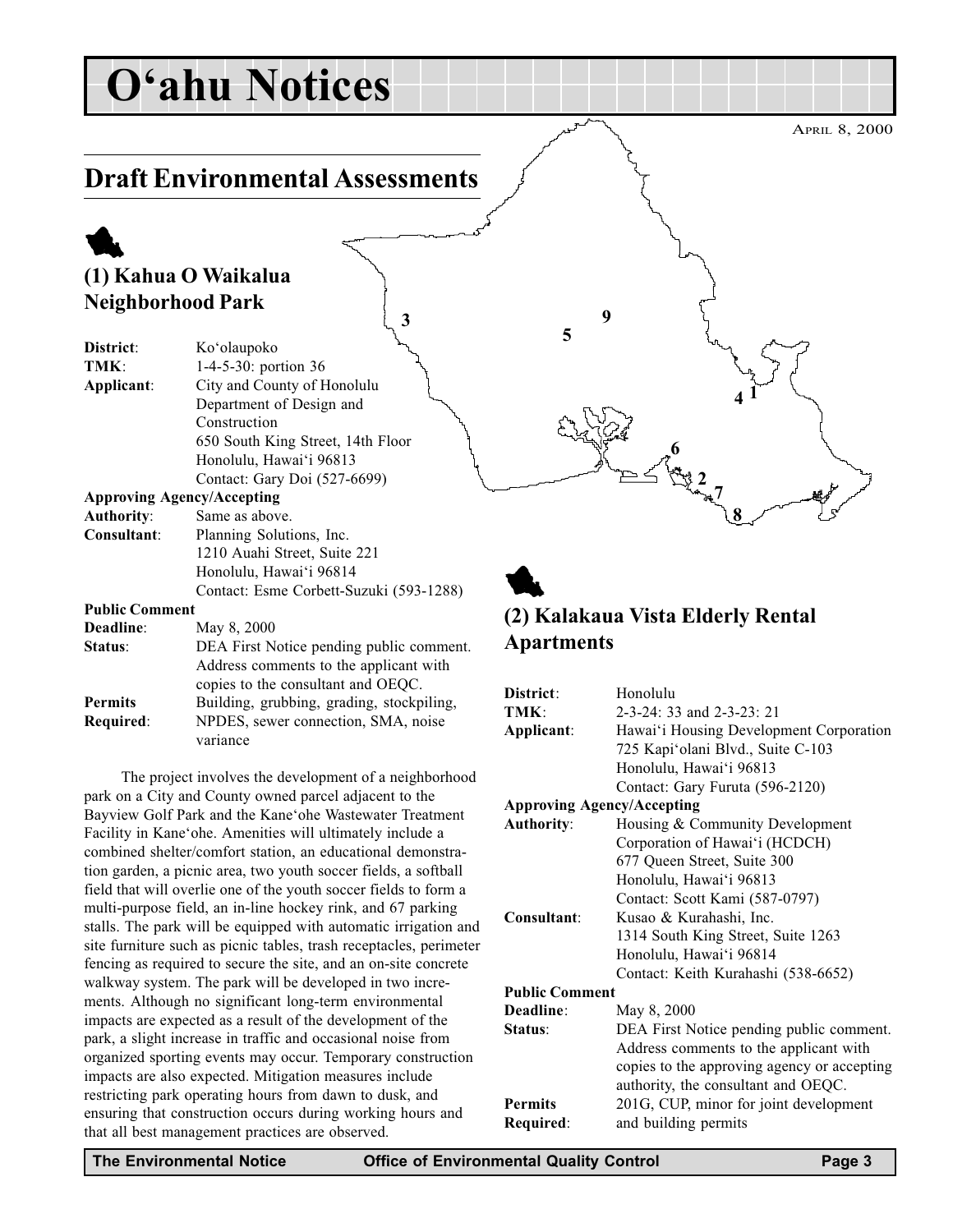## <span id="page-3-0"></span>Oahu Notices

#### APRIL 8, 2000

The applicant, Hawai'i Housing Development Corporation, proposes to develop an eight-story elderly affordable rental apartment building in accordance with the requirements of Chapter 201G of the Hawai'i Revised Statutes (HRS), as amended. The eight-story building will provide 80 1-bedroom affordable rental apartment units, one resident manager's unit and 40 at grade parking stalls for elderly residents (62 and older) who earn at or below 30% and 60% of the area median income (AMI). This Draft Environmental Assessment Report for the development of this multi-story affordable rental apartment building is prepared pursuant to and in accordance with the requirements of Chapter 343 HRS and Chapter 200 of Title 11, Administrative Rules - Environmental Impact Statement Rules. The action that triggers this assessment is the proposed development at 1620 and 1628 Kalakaua Avenue, O'ahu, and the possible use of State and City funds for the project.

The proposed elderly affordable apartment use is permitted in the BMX-3 Community Business Mixed Use District of Honolulu under the Land Use Ordinance (Section 7.80-4).

The 17,211 square foot property at 1620 and 1628 Kalakaua Avenue is located on two adjacent parcels of vacant land. The property is bounded by a low-rise commercial building to the north; a low-rise mixed use (commercial/ residential) development to the south; the Makiki Drainage Ditch and residential properties to the west; and Kalakaua Avenue to the east.



### (3) Kamada After-the-Fact Shoreline Setback Variance

| District:                                                                                 | Wai'anae                              |                       |                                   |
|-------------------------------------------------------------------------------------------|---------------------------------------|-----------------------|-----------------------------------|
| TMK:                                                                                      | $8-4-5:17$                            |                       |                                   |
| Applicant:                                                                                | Calvin & Helen Kamada                 |                       |                                   |
|                                                                                           | 3745 Maunaloa Avenue                  |                       | (4) Kane'ohe Bay Drive Improvemen |
|                                                                                           | Honolulu, Hawai'i 96816               |                       |                                   |
|                                                                                           | <b>Approving Agency/Accepting</b>     | District:             | Ko'olaupoko                       |
| Authority:                                                                                | City and County of Honolulu           | TMK:                  | $4 - 5 - 34$ & 48                 |
|                                                                                           | Department of Planning and Permitting | Applicant:            | Department of Transportation      |
|                                                                                           | 650 South King Street                 |                       | 601 Kamokila Blvd., Room 609      |
|                                                                                           | Honolulu, Hawai'i 96813               |                       | Kapolei, Hawai'i 96707            |
|                                                                                           | Contact: Steve Tagawa (527-5349)      |                       | Contact: Ross Hironaka (692-7575) |
| Consultant:<br>Analytical Planning Consultants, Inc.<br><b>Approving Agency/Accepting</b> |                                       |                       |                                   |
|                                                                                           | 928 Nuuanu Avenue, Suite 502          | <b>Authority:</b>     | Same as above.                    |
|                                                                                           | Honolulu, Hawai'i 96817               | <b>Public Comment</b> |                                   |
|                                                                                           | Contact: Donald Clegg (536-5695)      | Deadline:             | May 8, 2000                       |
|                                                                                           |                                       |                       |                                   |

#### Public Comment

| <b>Deadline:</b> | May 8, 2000                                 |
|------------------|---------------------------------------------|
| <b>Status:</b>   | DEA First Notice pending public comment.    |
|                  | Address comments to the applicant with      |
|                  | copies to the approving agency or accepting |
|                  | authority, the consultant and OEQC.         |
| Permits          |                                             |

Required: SSV

The applicants propose to retain a 30-inch high concrete rubble masonry (CPM) retaining wall (with steps) and backfill constructed within the 40-foot shoreline setback at their single-family residence at 84-849 Moua Street in Makaha. The CRM wall is approximately 70 feet long and approximately 20 feet d from the last certified shoreline (a recertification is currently being sought). The applicants also propose to construct a 3' 6" high wrought iron fence along the top of this CRM wall. The shoreline in this area consists of rocky lava outcropping extending approximately 40 feet beyond the unauthorized wall.

According to the applicant, the purpose of the wall is to provide the residence with protection from seasonal wave action that can inundate the property. This portion of the property is located in VE 15' Coastal flood with velocity hazard (base elevation of 15 feet) on the Federal Emergency Management Agency's (FENLA) Flood Insurance Rate Map (FIRM).

Pursuant to Chapter 23, Revised Ordinances of Honolulu (ROH), these improvments are prohibited from being built within 40 feet of the certified shoreline (as determined by the State of Hawai'i) without first obtaining a Shoreine Setback Variance (SV). A citation for violating this regulation was issued to the applicants on November 15, 1999 (BV 99-1 1 -IO), which requires approval of an SV, or removal of unauthorized improvements, in order to be resolved.

### 1provements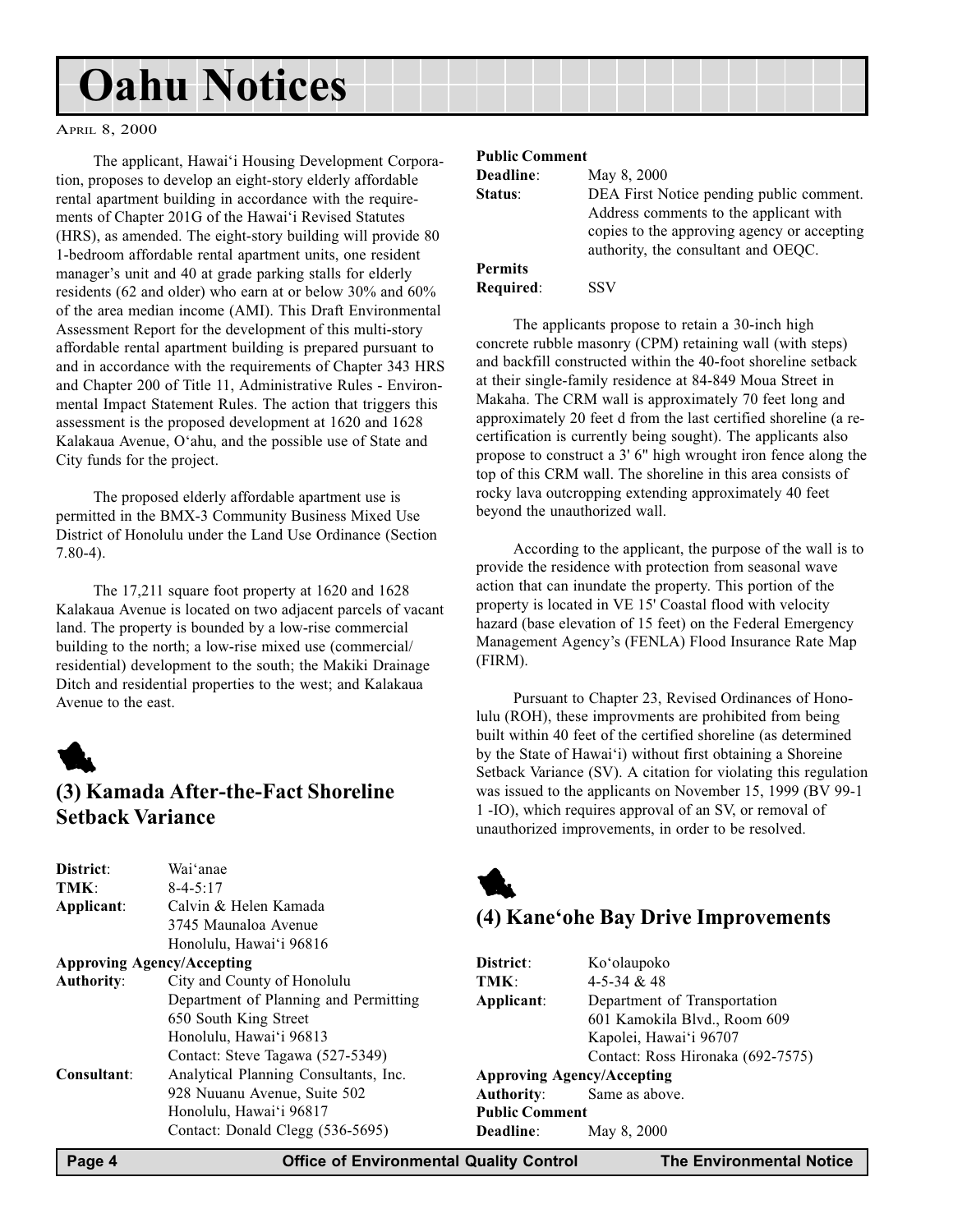<span id="page-4-0"></span>

Status: DEA First Notice pending public comment. Address comments to the applicant with a copy to OEQC. Permits

Required: Army & WQC

The State of Hawai'i, Department of Transportation (HDOT) is proposing to make improvements to Kane'ohe Bay Drive from 'Aumoku Street to Mokulele Drive in the district of Ko'olaupoko on the island of Oahu.

The improvements consist of widening Kane'ohe Bay Drive, from Puohala Street to Kawa Bridge, by adding a through lane in the Kailua direction and a left turn storage lane in the Honolulu direction. Other proposed improvements include a wider shoulder to accomodate bicycle traffic, restoring the existing median curb and constructing sidewalks and curb ramps which comply with the Americans with Disabilities Act standards.



### (5) Wahiawa Fire Station Replacement

| District:             | Wahiawa                                   |
|-----------------------|-------------------------------------------|
| TMK:                  | $7-4-04:61$                               |
| Applicant:            | City and County of Honolulu               |
|                       | Department of Design and Construction     |
|                       | 650 South King Street                     |
|                       | Honolulu, Hawai'i 96813                   |
|                       | Contact: Curtis Kushimaejo (527-6332)     |
|                       | <b>Approving Agency/Accepting</b>         |
| <b>Authority:</b>     | Same as above.                            |
| Consultant:           | Gerald Park Urban Planner (942-7484)      |
|                       | 1400 Rycroft Street, Suite 876            |
|                       | Honolulu, Hawai'i 96814                   |
| <b>Public Comment</b> |                                           |
| Deadline:             | May 8, 2000                               |
| Status:               | DEA First Notice pending public comment.  |
|                       | Address comments to the applicant with    |
|                       | copies to the consultant and OEQC.        |
| <b>Permits</b>        | Variance from Pollution Controls; NPDES;  |
| Required:             | Grubbing, Grading, Stockpiling; Building; |
|                       | Excavate Public Right-of-Way.             |
|                       |                                           |
|                       |                                           |

The Department of Design and Construction and the Honolulu Fire Department have determined that the Wahiawa Fire Station is too old and too small to accommodate the living and working needs of personnel and new equipment assigned to the station and should be replaced. Due to its advanced age, the building is in need of repairs and an

overhaul of its plumbing and electrical systems. Furthermore, extensive modifications are required to bring the station into compliance with the Americans with Disabilities Act and to meet current and future HFD operational requirements.

The City and County of Honolulu has future plans to relocate the Wahiawa Emergency Medical Service (EMS) ambulance unit from Wahiawa General Hospital back to the Wahiawa Fire Station. The space provided for EMS operations at Wahiawa General Hospital is only a small office and bathroom which is inadequate to serve the needs of EMS operations and personnel.

The proposed Wahiawa Fire Station is an H-shaped structure similar in architectural design and layout to the existing station. The one-story structure is approximately 315" in height (measured from grade to top of roof) with a gross floor area of 4,972 square feet. The building will be constructed slab on grade with cement masonry exterior walls and topped by a double-pitched hip metal roof.

Living and working spaces are divided into two halves separated by the apparatus bay. One half (the mauka half of the station) will house the officers dormitory and shower, office, study, and kitchen and dining room. Space in the other half is allocated for the fire fighters dormitory, locker room, shower and toilet, exercise room, and laundry.

Roll up doors will enclose the front and rear of the apparatus bay. The bay is large enough to park the fire apparatus, tanker, and new and future fire department equipment assigned to the station.

A future two-story EMS building is being planned for the north corner of the site. The rectangular shaped structure will be designed to match the architectural design and building materials of the new fire station. The building's construction will be concrete slab on grade with cement masonry unit exterior walls, and topped with a gabled metal roof. The proposed two-story structure will be approximately 27 feet in height with total floor area of 1,650 square feet.

The apparatus and tanker will continue to exit from the front of the station directly on to California Avenue. A 15 foot wide driveway will be built along the west property line to provide through access between California Avenue and Mango Place. The new driveway will allow the fire apparatus and tanker to be driven into the station from Mango Place rather than having to reverse into the station from California Avenue.

Construction costs for the new fire station is estimated at \$1.985 million and will be funded by the City and County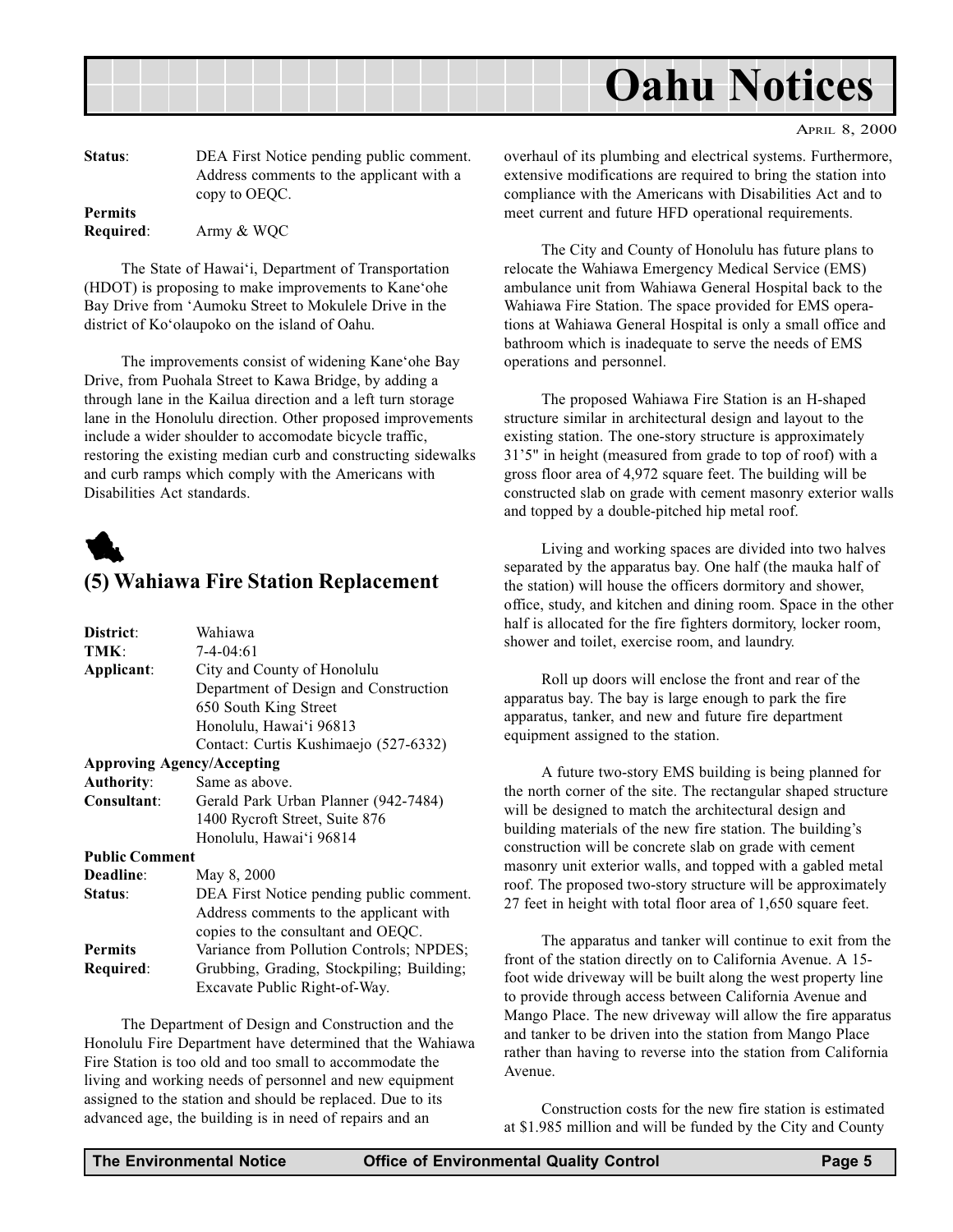## <span id="page-5-0"></span>Oahu Notices

#### APRIL 8, 2000

of Honolulu. The station will be built in one construction phase tentatively scheduled to begin in mid 2000 with completion projected for mid 2001.

### 1

### (6) Young Brothers Maintenance Facility (After-the-Fact)

| District:             | Honolulu                                    |
|-----------------------|---------------------------------------------|
| TMK:                  | $1 - 0.5 - 0.32:02$                         |
| Applicant:            | Young Brothers, Limited                     |
|                       | Pier 40                                     |
|                       | P.O. Box 3288                               |
|                       | Honolulu, Hawai'i 96801-3201                |
|                       | Contact: Jeffrey Low (543-9406)             |
|                       | <b>Approving Agency/Accepting</b>           |
| <b>Authority:</b>     | Department of Transportation                |
|                       | 79 South Nimitz Highway                     |
|                       | Honolulu, Hawai'i 96816                     |
|                       | Contact: Glenn Soma (587-2503)              |
| Consultant:           | Gerald Park Urban Planner (942-7484)        |
|                       | 1400 Rycroft Street, Suite 876              |
|                       | Honolulu, Hawaii 96814                      |
| <b>Public Comment</b> |                                             |
| Deadline:             | May 8, 2000                                 |
| Status:               | DEA First Notice pending public comment.    |
|                       | Address comments to the applicant with      |
|                       | copies to the approving agency or accepting |
|                       | authority, the consultant and OEQC.         |
| <b>Permits</b>        | NPDES; Variance from Pollution Controls;    |
| Required:             | Building; Grubbing, Grading & Stockpil-     |
|                       | ing; Sewer Connection                       |

Young Brothers, Limited has built a maintenance facility at Pier 40, Honolulu Harbor to support its inter-island shipping operations. The maintenance facility was erected on State land and the State Department of Transportation-Harbors Division ("DOT-Harbors") has requested that Young Brothers, Ltd. prepare an Environmental Assessment to fulfill the requirements of its agreement for leasing State land at Piers 39 and 40. The maintenance facility occupies an area of approximately 147,600 square feet of tax map key 1-5-32: 02.

The proposed action allows YB to consolidate its maintenance and repair functions at a location adjoining Piers 39 and 40 where all its shipping operations at Honolulu Harbor take place and provides them with a covered work area for servicing and maintaining its complement of landbased equipment year around and space for inventorying tools and parts.

The maintenance facility consists of a single structure erected on a concrete apron and bordered by a wide expanse of asphalt concrete. The 275 feet long by 90 feet wide by 52 feet high structure is the most prominent feature of the project. Its 28,158 square feet under roof provides work space for repairing truck chassis, shipping containers, and forklifts (up to 45 ton capacity). Space is also provided for a diesel and electrical shop, a welding area, equipment storage, washdown area, bulk storage, locker and toilets for men and women, and office use.

The structure is built primarily of pre-formed metal siding and metal roofing set on a reinforced concrete slab. Pre-engineered rigid metal frames posted 25 feet on center with steel columns in the center support the roof. The height of the structure does not exceed the 60-foot height limit for the I-3 zoning district.

The project cost \$3.8 million to build and was funded by Young Brothers, Limited. The project was built in one construction phase of 12 months beginning in October 1997 and finishing in October 1998.

The property is owned by the State of Hawaii and leased to Young Brothers, Limited for a term of 35 years from November 1998 through October 2033.

### Final Environmental Assessments/Findings of No Significant Impacts (FONSI)



### (7) Manoa Valley Heritage Center

| District:                         | Honolulu                              |
|-----------------------------------|---------------------------------------|
| TMK:                              | 2-9-19:37, 38, and 43                 |
| Applicant:                        | Manoa Valley Heritage Center          |
|                                   | 2859 Manoa Road                       |
|                                   | Honolulu, Hawai'i 96822               |
|                                   | Contact: Cathy Cooke (537-9182)       |
| <b>Approving Agency/Accepting</b> |                                       |
| <b>Authority:</b>                 | City and County of Honolulu           |
|                                   | Department of Planning and Permitting |
|                                   | 650 South King Street                 |
|                                   | Honolulu, Hawai'i 96813               |
|                                   | Contact: Ardis Shaw-Kim (527-5349)    |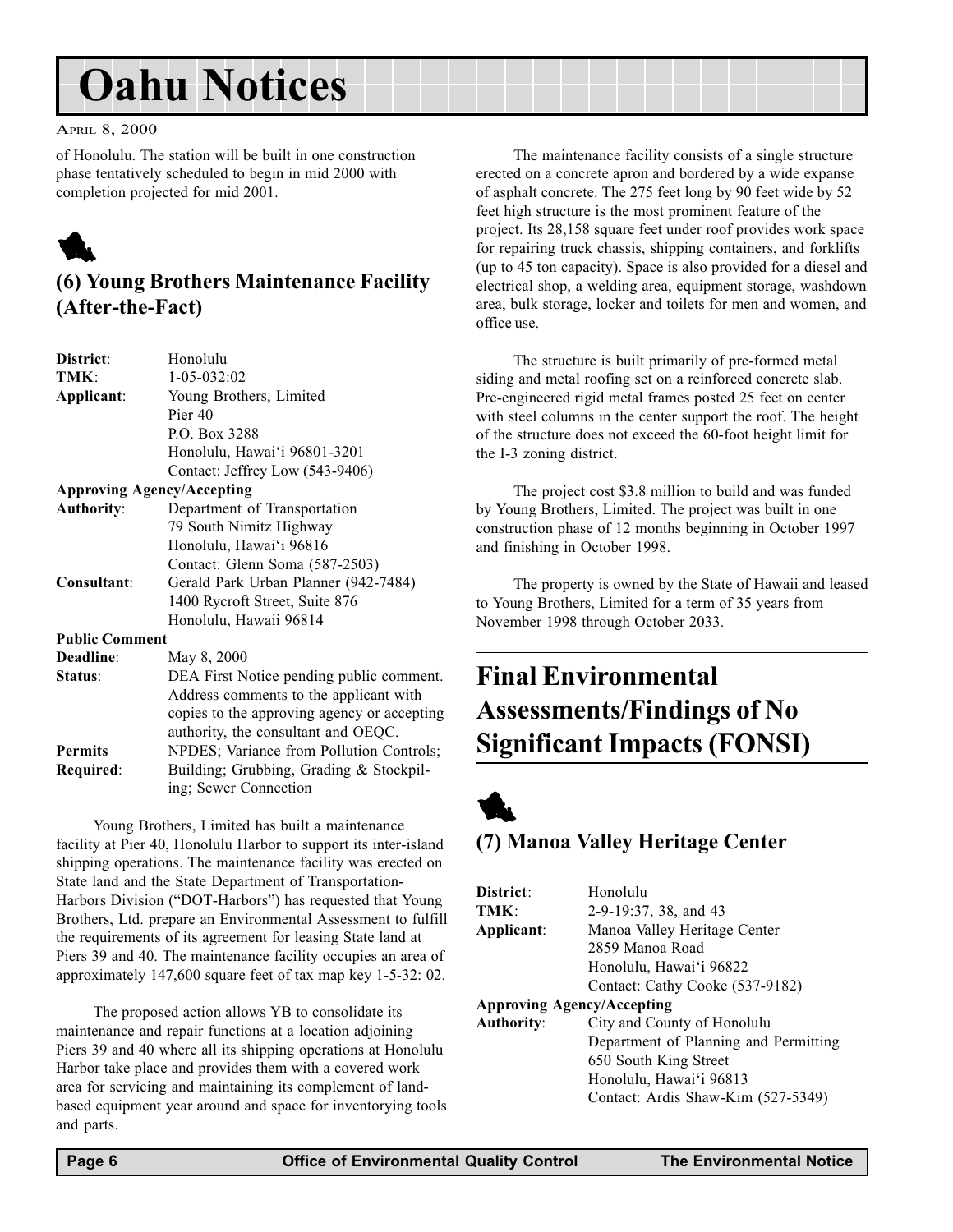<span id="page-6-0"></span>

| Consultant:             | Plan Pacific                             |
|-------------------------|------------------------------------------|
|                         | 737 Bishop Street, Suite 1520            |
|                         | Honolulu, Hawai'i 96813                  |
|                         | Contact: Lisa Leonillo Imata (521-9418 x |
|                         | 15)                                      |
| <b>Public Challenge</b> |                                          |
| <b>Deadline:</b>        | May 8, 2000                              |

| $1$ via y $0, 2000$                    |
|----------------------------------------|
| FEA/FONSI issued, project may proceed. |
| CUP (minor), building, use of historic |
| structure                              |
|                                        |

The project site is part of the Kuali'i Estate which is located between Manoa Road and O'ahu Avenue. It is located in an established residential area on the edge of urban Honolulu.

The project area encompasses three lots. Two of the lots are currently vacant. Kuka'o'o Heiau occupies the third lot. The applicant, the Manoa Valley Cultural Heritage Foundation, proposes to seek a Conditional Use Permit to jointly develop the lots.

Proposed is an interpretive and educational center to facilitate docent-led school groups and public visitation of the Kuka'o'o Heiau.

In support of this new use, the following improvements are proposed:

1) a "hale". A  $2,300$  square foot, single story structure with areas for gathering, offices, food preparation, storage, lanai and restrooms;

2) a smaller covered pavilion or similar structure, approximately 1,000 square-feet in area, is envisioned for use as a visitor welcoming and orientation area;

3) on-site parking; and

4) native Hawaiian landscaping.

The focus of the interpretive programs will be on educating school children, with fourth graders being the target audience. As currently envisioned, the docent-led tours would be offered weekdays between 9:00 am and 3:30 pm with the possibility of an occasional weekend day.

### Draft Environmental Impact **Statements**



### (8) Diamond Head State Monument Master Plan Update

| District:                         | Honolulu                                      |
|-----------------------------------|-----------------------------------------------|
| TMK:                              | 3-1-42: 6, 8, 10, 14, 17, 21, 23, 24, 25, 37, |
|                                   | and 38; 3-1-35: 23; 3-1-42: 11 (Cannon        |
|                                   | Club); 3-1-42: 20 por. (Board of Water        |
|                                   | Supply); 3-1-42: 15 and 16 (FAA)              |
| Applicant:                        | Department of Land and Natural Resources      |
|                                   | <b>P.O. Box 373</b>                           |
|                                   | Honolulu, Hawaii 96809                        |
|                                   | Contact: Andrew Monden (587-0230)             |
| <b>Approving Agency/Accepting</b> |                                               |
| <b>Authority:</b>                 | Governor, State of Hawaii                     |
|                                   | c/o Office of Environmental Quality Control   |
|                                   | 235 South Beretania Street, Suite 702         |
|                                   | Honolulu, Hawaii 96813                        |
| Consultant:                       | PBR Hawaii                                    |
|                                   | 1001 Bishop Street                            |
|                                   | Pacific Tower, Suite 650                      |
|                                   | Honolulu, Hawaii, 96813                       |
|                                   | Contact: Vincent Shigekuni (521-563)1         |
| <b>Public Comment</b>             |                                               |
| Deadline:                         | May 23, 2000                                  |
| Status:                           | DEIS First Notice pending public comment.     |
|                                   | Address comments to the applicant with        |
|                                   | copies to the approving agency or accepting   |
|                                   | authority, the consultant and OEQC.           |
| <b>Permits</b>                    | Dept. of Army, Special District, SMA, well    |
| Required:                         | construction, pump installation, water use,   |
|                                   | SCAP, water code                              |

Diamond Head, perhaps Hawaii's most recognized landmark, is a popular recreational site for residents and visitors. In 1979, with the guidance of the Diamond Head State Monument (DHSM) Citizens Advisory Committee, the 1979 Planning Report (Master Plan) for the DHSM was produced. The primary objective this plan was the establishment of a semi-wild interior park and development of an exterior park for family picnic outings.

In 1997 the State Legislature funded an update to the 1979 Planning Report (Master Plan) for the Diamond Head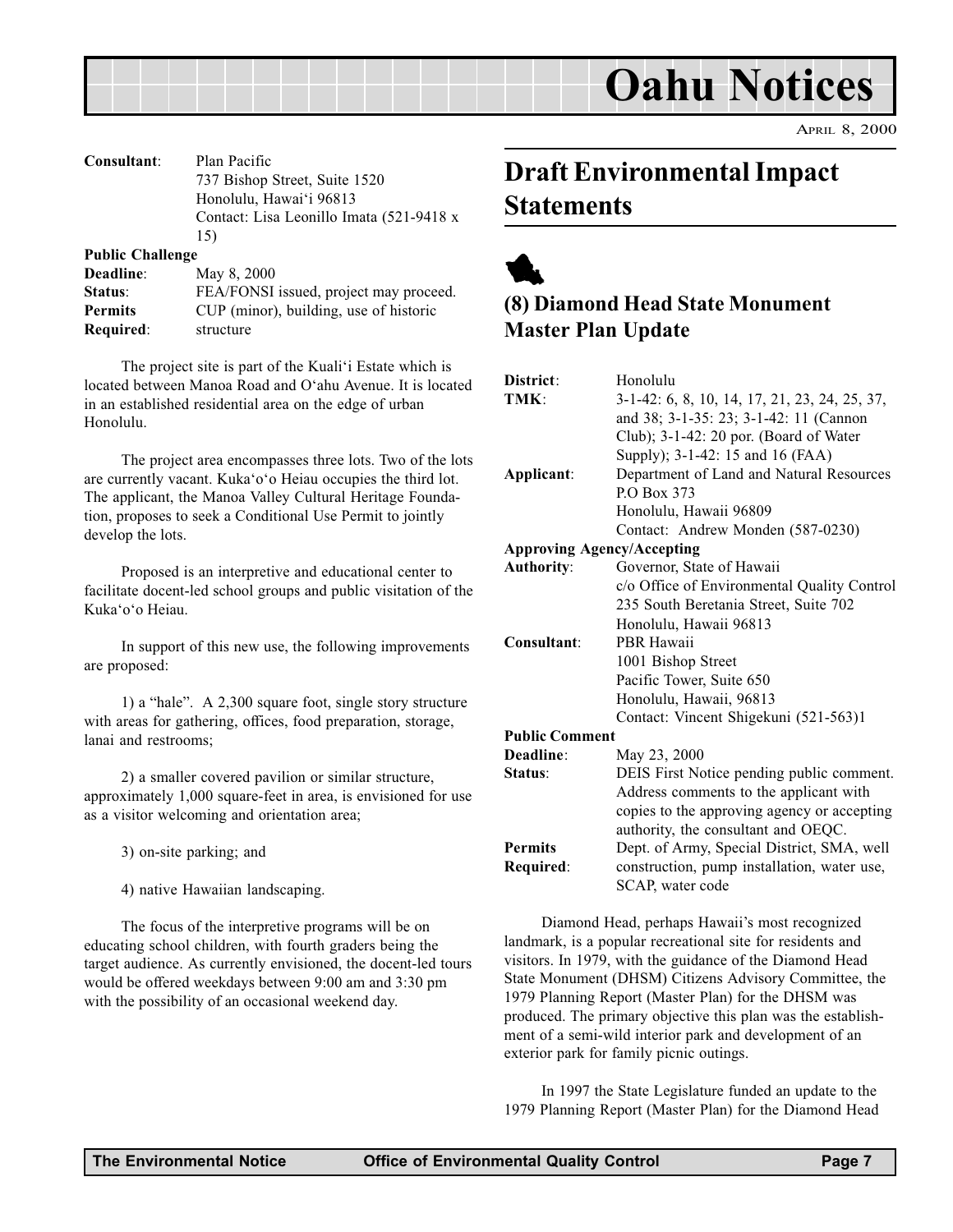## <span id="page-7-0"></span>Oahu Notices

#### APRIL 8, 2000

State Monument. This Draft EIS details the environmental impacts of improvements proposed in the Master Plan Update.

The Master Plan Update is similar to the 1979 plan, as both plans include proposals for: entry into the interior of Diamond head through Kapahulu Tunnel and exit through Kahala Tunnel; a permanent visitor/interpretive facility; removal of specific Federal and State buildings, improvements to the wetland; and proposed picnic areas. New proposals in the Master Plan Update include: a long range plan to move visitor parking to outside of the crater and then the establishment of a motorized people mover system within the interior; controlling visitor access to sensitive areas (such as the crater rim); protecting the Schidea adamantis habitat and other native species habitat; and opening new trails and access to currently restricted (by military uses) areas.

The Draft EIS concludes that few potential adverse impacts are expected to result from the implementation of the proposed Master Plan Update. Short term impacts will result from initial construction, which will require grading, trenching, and movement of construction vehicles on unpaved roads. These activities will generate noise and dust.

Long-term effects are expected to produce minimal impact to the adjacent residential property owners, Kapiolani Community College, or Kapiolani Park. Positive impacts include extensive landscaping to aesthetically integrate the Master Plan into the natural environment of the Crater; engineering, design, and construction measures to ensure adequate drainage and irrigation; construction of trails that have minimum visual and physical impact; and the management of endangered plant species to enhance and expand current populations and establish new populations.

### National Environmental Policy Act (NEPA)



(9) O'ahu Forest National Wildlife Refuge (FONSI)

| District: | 'Ewa,        |
|-----------|--------------|
| TMK:      | <b>Waipi</b> |
|           | Wai'a        |

Wahiawa  $\gamma$  9-5-04:1: nae Uka 7-6-01:1 Applicant: U.S. Department of the Interior Fish and Wildlife Service Pacific Islands Office Box 50088 Honolulu, Hawai'i 96850 Contact: Robert P. Smith (541-2749) Approving Agency/Accepting Authority: Same as above.

The U.S. Fish and Wildlife Service (Service) has completed an Environmental Assessment (EA) that evaluates the effects of establishing the proposed O'ahu Forest National Wildlife Refuge (Refuge) in the northern Ko'olau Mountains, O'ahu. The Refuge would allow the Service to protect and manage a portion of some of the best remaining native forests in the northern Ko'olau Mountains. At least nine native natural communities have been identified in the project area including lowland mesic koa and 'ohi'a forest types, 'ohi'a rainforest communities, a rare fanpalm (or loulu) plant community, high elevation cloud forest, and freshwater streams. In addition to a rich diversity of native plants and animals, the proposed Refuge supports at least four species of endangered O'ahu tree snails, 17 endangered plants, one candidate plant species, and two plant species of concern. Native birds that may be seen include the proposed endangered O'ahu 'Elepaio, the Hawaiian Owl, and native honeycreepers (O'ahu 'Amakihi and 'Apapane). Potential Refuge management programs are described in the Conceptual Management Plan that is included in the Environmental Assessment.

The purpose of the Refuge will be to protect and recover endangered and threatened species and to conserve native biological diversity of the Refuge. A low level of compatible public use is being proposed for the interim phase that will include guided wildlife observation, photography, environmental education, and interpretation. The use of hunters to assist the Refuge with controlling feral pigs will be considered following the completion of biological baseline surveys and a Feral Pig Control Plan that will be developed with input from hunters and the community.

Based on the analysis that is documented in the Final EA, the Service prepared a Finding of No Significant Impact (FONSI). The Final EA, FONSI, and a Project Summary are on file with the U.S. Fish and Wildlife Service. A limited number of copies are available and may be obtained by writing to the U.S. Fish and Wildlife Service, Division of Refuge Planning, Box 50088, Honolulu, Hawai'i 96850 or by calling: 541-2749. Text Telephone (TTY) users may call us through the GTE Telecommunications Relay Service at: 1- 711 or at 643-8833.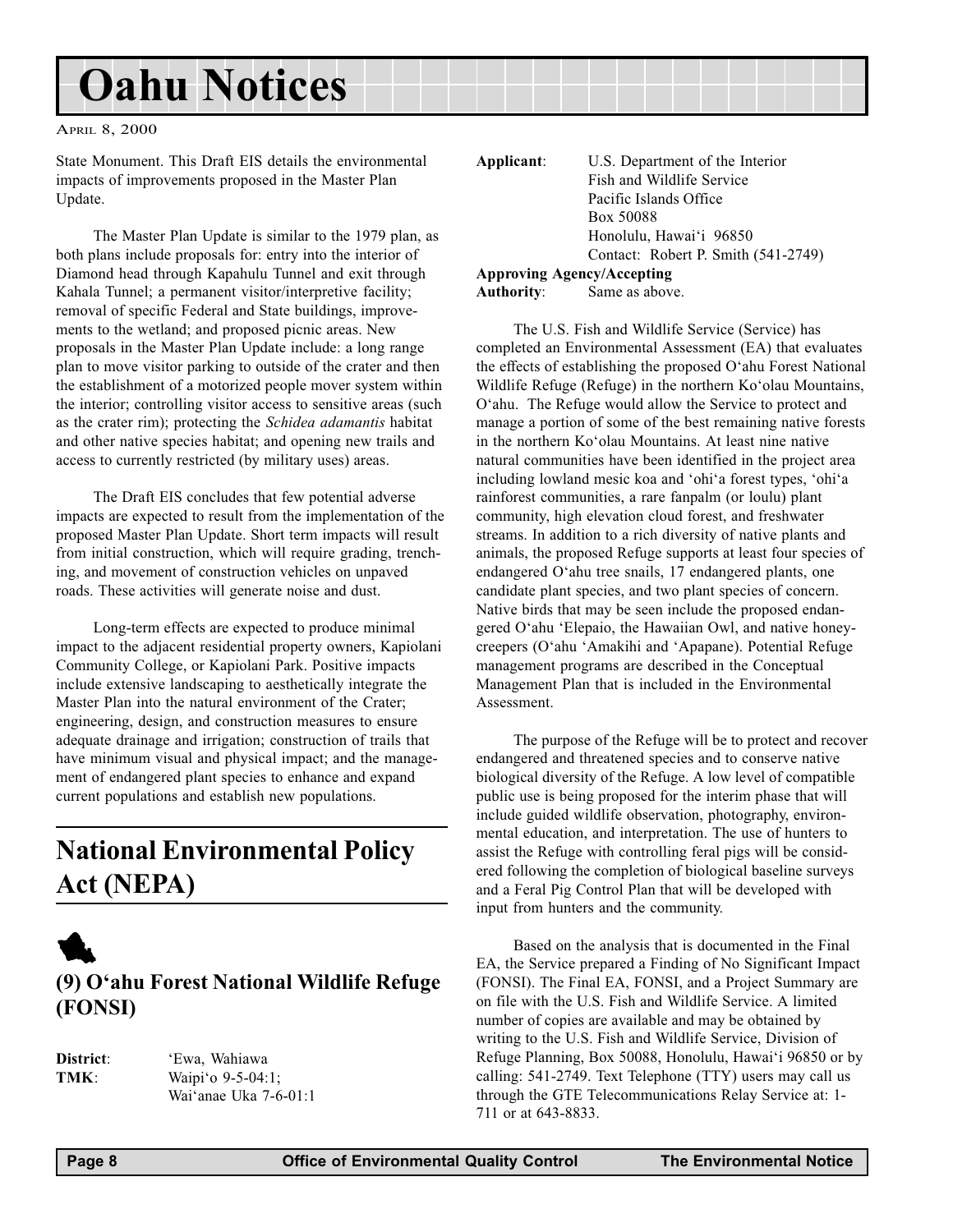## Oahu Notices

APRIL 8, 2000

### <span id="page-8-0"></span>Previously Published Projects Pending Public Comments

### Draft Environmental Assessments

### **Kahalu'u Regional Park**

| Applicant:            | City and County of Honolulu           |
|-----------------------|---------------------------------------|
|                       | Department of Design and Construction |
|                       | 650 South King Street                 |
|                       | Honolulu, Hawai'i 96813               |
|                       | Contact: Gary Doi (527-6699)          |
|                       | <b>Approving Agency/Accepting</b>     |
|                       | <b>Authority:</b> Same as above.      |
| <b>Public Comment</b> |                                       |
| Deadline:             | April 24, 2000                        |
|                       |                                       |

### Final Environmental Impact Statements

### **1 Kailua-Kan**'eohe-Kahalu'u Facilities Plan

| Applicant:                        | City and County of Honolulu               |
|-----------------------------------|-------------------------------------------|
|                                   | Department of Design & Construction       |
|                                   | 650 South King Street                     |
|                                   | Honolulu, Hawai'i 96813                   |
|                                   | Contact: Carl Arakaki (523-4671)          |
|                                   | and                                       |
|                                   | Department of Environmental Services      |
|                                   | 650 South King Street                     |
|                                   | Honolulu, Hawai'i 96813                   |
|                                   | Contact: Kenneth Sprague (527-6663)       |
| <b>Approving Agency/Accepting</b> |                                           |
| <b>Authority:</b>                 | City and County of Honolulu               |
|                                   | Department of Planning and Permitting     |
|                                   | 650 South King Street                     |
|                                   | Honolulu, Hawai'i 96813                   |
|                                   | Contact: Randall Fujiki (523-4432)        |
| Status:                           | FEIS currently being reviewed by the      |
|                                   | Department of Planning & Permitting, City |
|                                   | & County of Honolulu.                     |
|                                   |                                           |



## Kauai Notices

### Previously Published Projects Pending Public Comments

### Draft Environmental Assessments

#### 7 Vidinha Stadium Complex Expansion

Applicant: County of Kaua'i Department of Public Works 4444 Rice Street Lihu'e, Hawai'i 96766 Contact: Wally Kudo (241-6620)

#### Approving Agency/Accepting

| Authority:            | County of Kaua'i               |
|-----------------------|--------------------------------|
|                       | Department of Public Works     |
|                       | 4444 Rice Street               |
|                       | Lihu'e, Hawai'i 96766          |
|                       | Contact: Wally Kudo (241-6620) |
| <b>Public Comment</b> |                                |

#### Deadline: April 24, 2000

 $\bullet$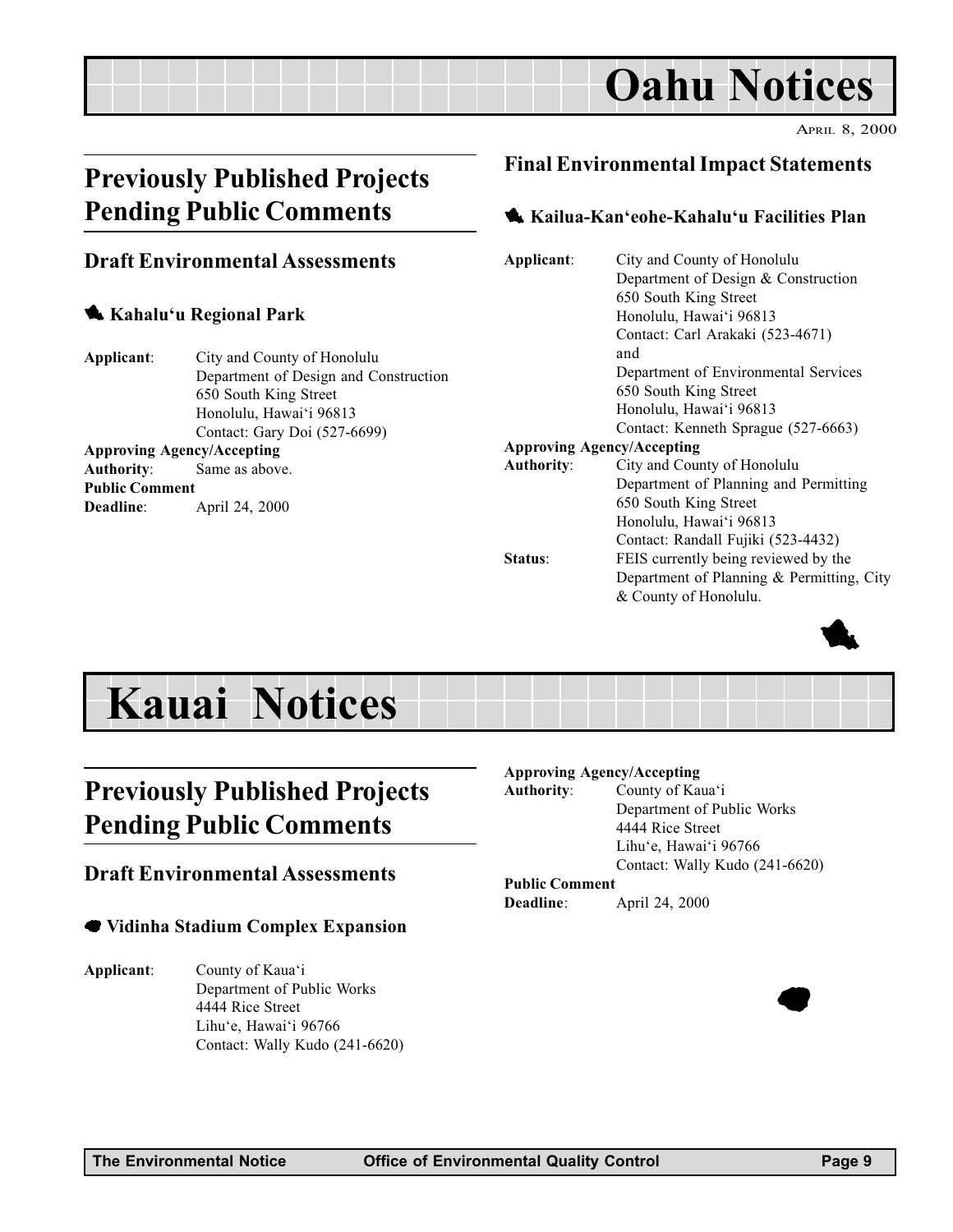## <span id="page-9-0"></span>Maui Notices

APRIL 8, 2000

### Draft Environmental

**Assessments** 

### $\blacklozenge$ (1) Kihei Information Center, Boat Facility & Native Plant Nursery

| District:                         | Kihei                                    |
|-----------------------------------|------------------------------------------|
| TMK:                              | $3-9-04$ : por. 1 and 61                 |
| Applicant:                        | Kaho'olawe Island Reserve Commission     |
|                                   | 33 South King Street, Room 501           |
|                                   | Honolulu, Hawai'i 96813                  |
|                                   | Contact: Heidi Meeker (586-0761)         |
| <b>Approving Agency/Accepting</b> |                                          |
| Authority:                        | Same as above.                           |
| <b>Public Comment</b>             |                                          |
| Deadline:                         | May 8, 2000                              |
| Status:                           | DEA First Notice pending public comment. |
|                                   | Address comments to the applicant with a |
|                                   | copy to OEQC.                            |
| <b>Permits</b>                    | Community plan amendment, zoning         |
| Required:                         | change, SMA                              |
|                                   |                                          |

The Kaho'olawe Island Reserve Commission (KIRC) is requesting a Community Plan Amendment, a Change in Zoning Request, a Special Management Area Use Permit, and a Set Aside of Government Land for a Revocable Permit and future Executive Order and Subdivision to construct an Office/Information Center, a Boat House/Storage Facility, a Native Hawaiian Plant Nursery, and other necessary appurtenances on approximately eight (8) acres of State-owned land that is situated within the State "Urban" District and within the Special Management Area (SMA).

The Boat House/Storage Facility will house a boat, trailer, and equipment for KIRC's ocean and restoration programs. The nursery will include approximately four (4) acres of planting area for the propagation of Native Hawaiian plants, to be transplanted on Kaho'olawe. The Office/ Information Center will serve as office space for KIRC administration and as a public information center. Approximately two (2) acres of the site will remain undeveloped, except for landscaping, to preserve existing archaeological sites (burials) and open space along the shoreline for the South Maui Coastal Heritage Corridor.

The site is currently vacant, undeveloped, and littered with piles of garbage and other debris. It has non-native species of trees and plants interspersed with a few native species.

2

3

1

The proposed project will be phased based upon program needs, available funding and other government requirements.



### (2) Ulumalu-Peahi Water System Improvements

| District:         | Makawao                             |
|-------------------|-------------------------------------|
| TMK:              | $2-08-01:61, 64$                    |
| Applicant:        | County of Maui                      |
|                   | Department of Water Supply          |
|                   | 200 S. High Street                  |
|                   | Wailuku, Hawai'i 96793              |
|                   | Contact: David Craddick (270-7816)  |
|                   | <b>Approving Agency/Accepting</b>   |
| <b>Authority:</b> | Same as above.                      |
| Consultant:       | Warren S. Unemori Engineering, Inc. |
|                   | 2145 Wells Street, Suite 403        |
|                   | Wailuku, Hawai'i 96793              |
|                   | Contact: Alan L. Unemori (242-4403) |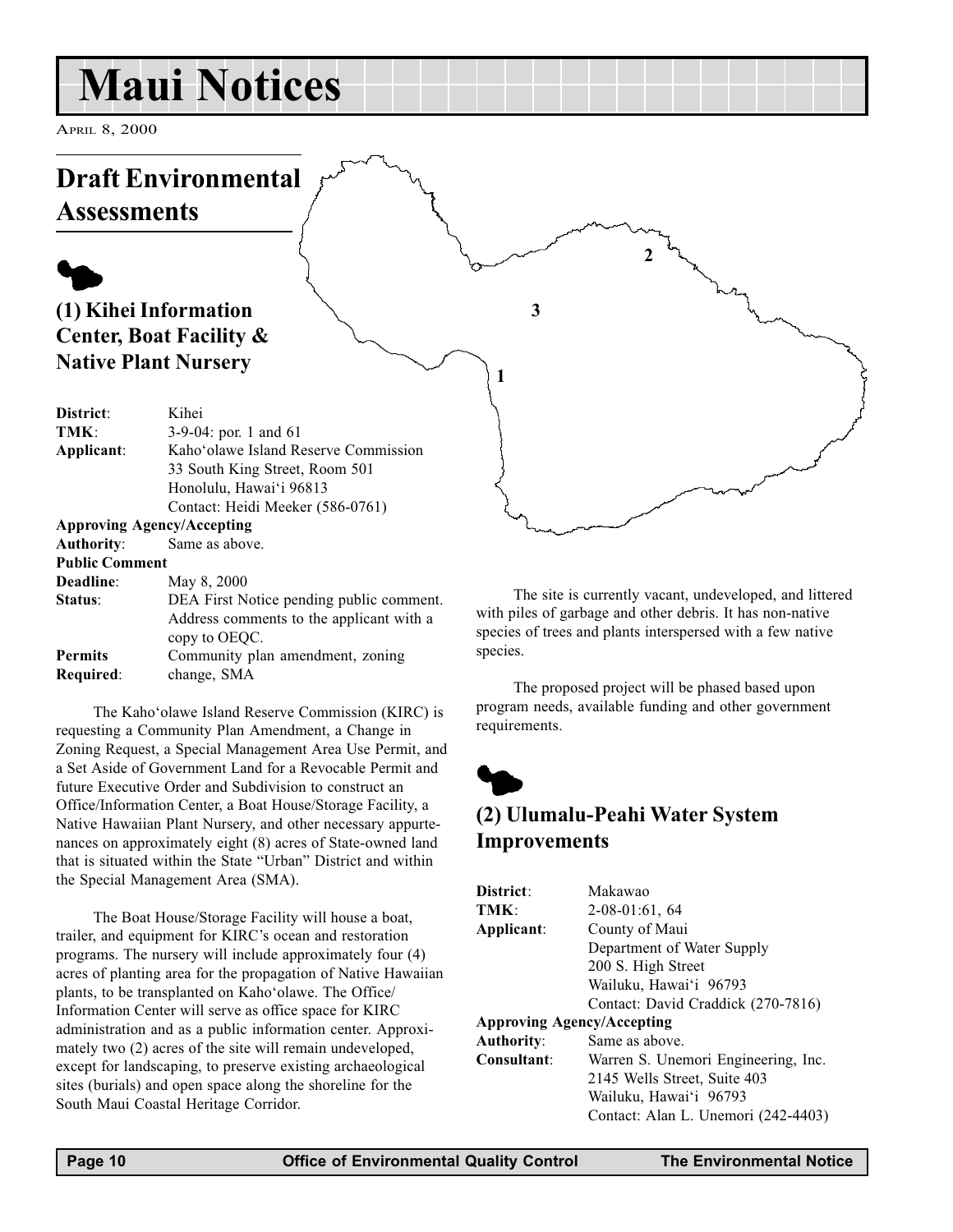<span id="page-10-0"></span>

#### Public Comment

| May 8, 2000                              |
|------------------------------------------|
| DEA First Notice pending public comment. |
| Address comments to the applicant with   |
| copies to the consultant and OEQC.       |
| NPDES, Grading, Building, County         |
| Right-of-Way                             |
|                                          |

This project will replace the existing, substandard private water distribution system in Maui Ranch Estates subdivision and adjoining properties with a new 8-inch distribution system and regular fire hydrants. The project will serve approximately 81 lots.

Anticipated improvements include:

(1) Construction of a 300,000 reinforced concrete reservoir in pastureland above the end of a currently unpaved section of Upper Ulumalu Road at an elevation of approximately 1300+ feet, approximately 1-1/4 miles south and uphill from the southwest corner of the Maui Ranch Estates subdivision.

(2) Construction of a Booster Pump Station with 10,000 gallon control tank immediately off a currently unpaved section of Upper Ulumalu Road across from the southwest corner of Maui Ranch Estates subdivision.

(3) Construction of approximately 3900 feet of 12-inch and 2700 feet of 8-inch outflow lines along Upper Ulumalu Road, including standard DWS water laterals, electronic meters and regular fire hydrants.

(4) Construction of an 8-inch water distribution system within Maui Ranch Estates subdivision right-of-ways.

(5) Connection of the new 8-inch line on Maluna Place with an existing 8-inch line on the east end of Pakanu Street, including a pressure reducing valve on this line.

(6) Installation of pressure regulating valve assemblies at appropriate locations on Upper Ulumalu Road, Waipalani Road, Kapuai Road and Lanikai Place

(7) Interconnecting lines at cul-de-sacs between Waipalani Road and Lanikai Place, and between Kalipo Place and Upper Ulumalu Road to enhance circulation and minimize dynamic pressure losses in the system.

(8) Construction of an 12-inch inflow line on Kaupakalua Road between the 200,000 gallon "Kaupakalua tank" and the western end of the "Maldonado line".

(9) Construction of an 8-inch inflow line on Upper Ulumalu Road between the eastern end of the "Maldonado line" and the Booster Pump Station, and on Upper Ulumalu Road between the Booster Pump Station and the 300,000 gallon reinforced concrete tank.

### Final Environmental Assessments/Findings of No Significant Impacts (FONSI)

### $\blacklozenge$

### (3) Haleakala Highway Widening, Pukalani Bypass to Hana Highway

| Districts:                        | Makawao & Wailuku                                   |  |
|-----------------------------------|-----------------------------------------------------|--|
| TMK:                              | $3-8-01$ por. 1, 6; $3-8-03$ por. 4, 5, 7; $2-5-02$ |  |
|                                   | por. 2; 2-5-03 por. 1, 10.                          |  |
| Applicant:                        | Department of Transportation                        |  |
|                                   | <b>Highways Division</b>                            |  |
|                                   | 601 Kamokila Blvd., 6th Floor                       |  |
|                                   | Kapolei, Hawai'i 96707                              |  |
|                                   | Contact: Emilio Barroga (692-7546)                  |  |
| <b>Approving Agency/Accepting</b> |                                                     |  |
| <b>Authority:</b>                 | Same as above.                                      |  |
| Consultant:                       | <b>Environmental Communications</b>                 |  |
|                                   | P.O. Box 536                                        |  |
|                                   | Honolulu, Hawai'i 96809                             |  |
|                                   | Contact: Fred Rodriguez (528-4661)                  |  |
| <b>Public Challenge</b>           |                                                     |  |
| Deadline:                         | May 8, 2000                                         |  |
| Status:                           | FEA/FONSI issued, project may proceed.              |  |
| <b>Permits</b>                    |                                                     |  |
| Required:                         | Grading, building                                   |  |

The State Department of Transportation in cooperation with the Federal Highway Administration proposes to widen Haleakala Highway, Pukalani Bypass to Hana Highway, from three lanes to four 12-foot wide lanes -- two lanes inbound and two lanes outbound. Other improvements include constructing a 36-foot wide median, paving 4-foot wide left shoulders and 10-foot wide right shoulders, widening of five irrigation ditch crossing structures, and installing traffic signals at the Haliimaile Road intersection and also at the North Firebreak road intersection. The 5.5-mile project also requires acquisition of about 20 acres of adjacent lands. The estimated construction cost of the project is \$15-17 million.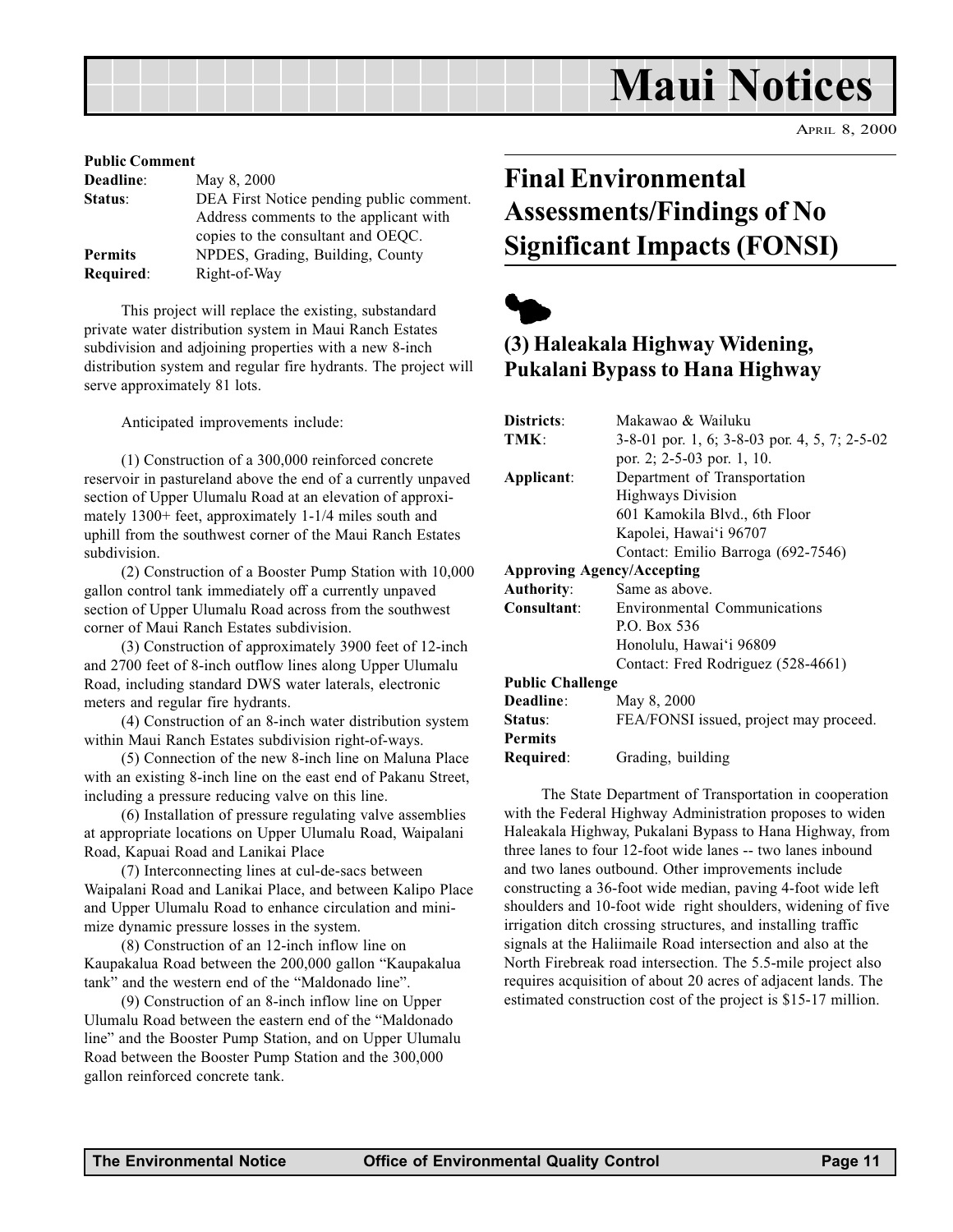## <span id="page-11-0"></span>Maui Notices

APRIL 8, 2000

### Previously Published Projects Pending Public Comments

### Draft Environmental Assessments

#### <sup>4</sup> Ke Ali'i Subdivision

Applicant: Spencer Homes, Inc. 4372 W. Waiola Street Kihei, Hawai'i 96753 Contact: Mark Spencer (891-8770)

### Molokai Notices

### Final Environmental Assessments (FONSI)

### **24**

### (1) Maunaloa Subdivision

| District:                         | Moloka'i                               |
|-----------------------------------|----------------------------------------|
| TMK:                              | 5-1-02: por. 25 and por. 29            |
| Applicant:                        | Moloka'i Ranch, Ltd.                   |
|                                   | 55 Merchant Street, Suite 2000         |
|                                   | Honolulu, Hawai'i 96813                |
|                                   | Contact: Harold Edwards (531-0158)     |
| <b>Approving Agency/Accepting</b> |                                        |
| <b>Authority:</b>                 | County of Maui, Department of Planning |
|                                   | 205 South High Street                  |
|                                   | Wailuku, Hawai'i 96793                 |
|                                   | Contact: Robyn Loudermilk (270-7735)   |
| Consultant:                       | Munekiyo, Arakawa & Hiraga, Inc.       |
|                                   | 305 High Street, Suite 104             |
|                                   | Wailuku, Hawai'i 96793                 |
|                                   | Contact: Milton Arakawa (244-2015)     |
| <b>Public Challenge</b>           |                                        |
| Deadline:                         | May 8, 2000                            |
| Status:                           | FEA/FONSI issued, project may proceed. |
| <b>Permits</b>                    |                                        |
| Required:                         | Changes in zoning                      |

Molokai Ranch, Limited proposes the subdivision of approximately 19.1 acres of land at Maunaloa, Moloka'i for 24 rural lots (0.5 acre minimum), as well as 8 residential lots  $(10,000)$  square feet minimum) along Manager's Row. Of the 8

#### Approving Agency/Accepting

| rity: | County of Maui                 |
|-------|--------------------------------|
|       | Planning Department            |
|       | 250 South High Street          |
|       | Wailuku, Hawai'i 96793         |
|       | Contact: Julie Higa (270-7253) |
|       |                                |

#### Public Comment

Autho:

1

Deadline: April 24, 2000



residential lots, 7 lots contain existing dwelling units. The remaining lot is currently vacant but formerly contained a single-family dwelling. The existing Manager's Row dwellings will continue to be utilized for Molokai Ranch employee housing; there are no plans to demolish or renovate these structures. Four remnant lots totalling 0.233 acre are also proposed to be consolidated with abutting lots.

The subject property is situated at the northeastern extent of Maunaloa Town and includes pasture lands and the existing dwellings along Manager's Row.

Preliminarily, the proposed subdivision improvements include:

1. Clearing, grubbing, and grading of the homesites in accordance with drainage and setback criteria (except for the lands underlying Manager's Row);

2. Installation of water, sewer, and utility lines to serve each of the homesites (except for the lands underlying Manager's Row which already have utility connections);

3. The extension of Pu'unana Street and Ka'ana Street to provide access to the homesites; and

4. Construction of drainage system improvements for the collection and conveyance of stormwater runoff.

Since the proposed action involves a change to the Moloka'i Community Plan that is independent of the County's 10-year update process, an Environmental Assessment (EA) has been prepared as required by Chapter 343, Hawaii Revised Statutes (HRS).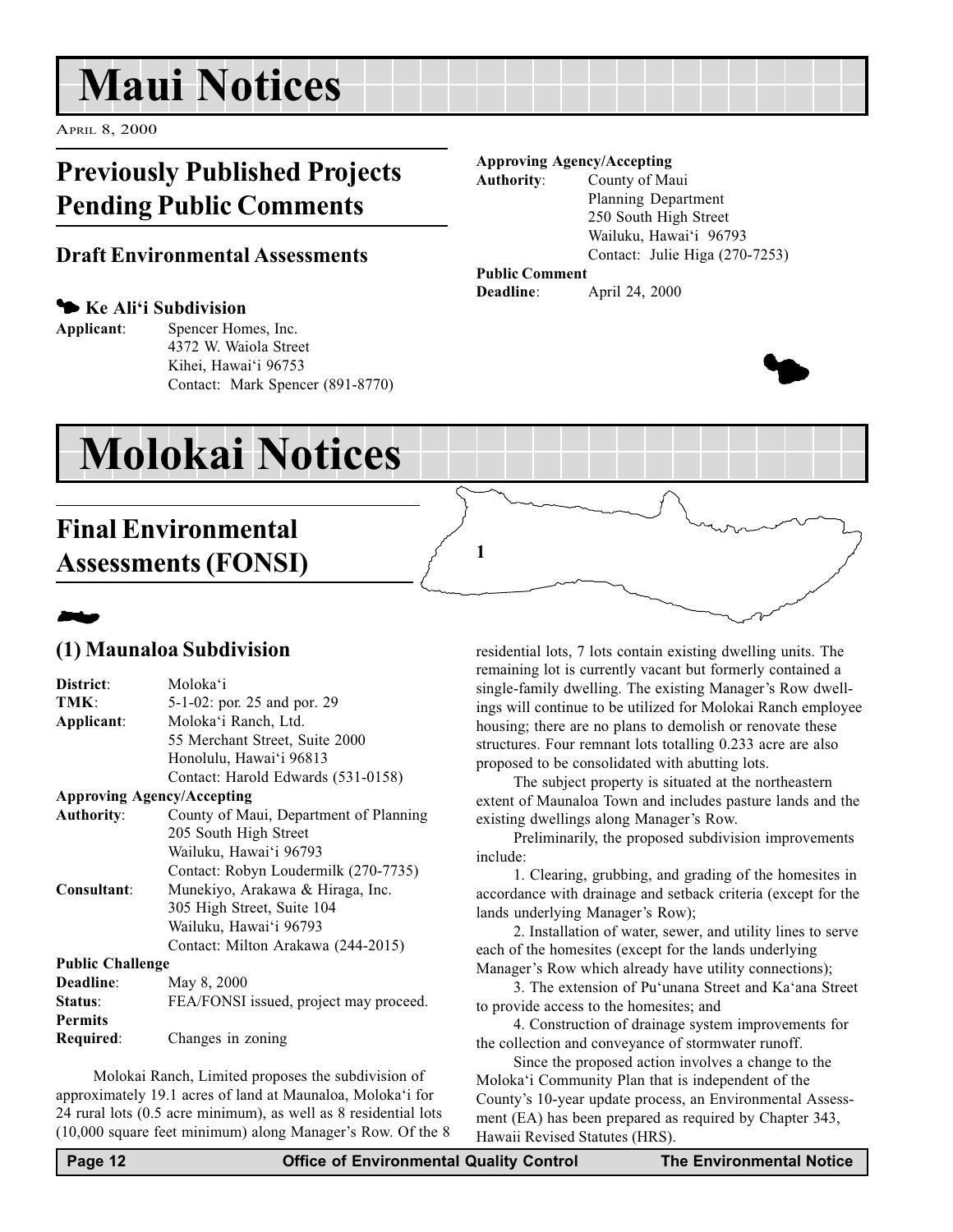### Hawaii Notices

 $\mathfrak{D}$ 

APRIL 8, 2000

### <span id="page-12-0"></span>Final Environmental Assessments/Findings of No Significant Impacts (FONSI)



### (1) Bakken Land Exchange at Kiholo Bay

| District:               | North Kona                               |
|-------------------------|------------------------------------------|
| TMK:                    | 7-1-02:08 (por.); and 02                 |
| Applicant:              | Earl Bakken c/o Roy A. Vitousek III      |
|                         | Cades, Schutte, Fleming and Wright       |
|                         | 75-170 Hualalai Road, Suite B303         |
|                         | Kailua-Kona, Hawai'i 96740               |
|                         | Contact: Gregory Mooers (885-6839)       |
|                         | <b>Approving Agency/Accepting</b>        |
| <b>Authority:</b>       | Department of Land and Natural Resources |
|                         | P.O. Box $621$                           |
|                         | Honolulu, Hawai'i 96809                  |
|                         | Contact: Ed Henry (587-0380)             |
| Consultant:             | Ron Terry, Ph.D. (982-5831)              |
|                         | HC 2 Box 9575                            |
|                         | Keaau, Hawai'i                           |
| <b>Public Challenge</b> |                                          |
| Deadline:               | May 8, 2000                              |
| Status:                 | FEA/FONSI issued, project may proceed.   |
| <b>Permits</b>          | CDUP, approval of land exchange,         |
| Required:               | SMA, building                            |

Dr. Earl Bakken has initiated a project at Kiholo Bay that would exchange a beachfront parcel (the Lynn parcel) he owns in exchange for a portion of a large State parcel. The project would also relocate an existing access and utility easement and construct a caretaker's cottage and associated improvements. The exchange offers benefits to the State of Hawaii by providing a beachfront parcel with an existing custom home adjacent to the prime area for coastal recreation on State land in Kiholo. This would also allow for state control and oversight of the anchialine ponds, lava tube caves, and other rare and sensitive ecosystems on or near the Lynn parcel. Landclearing and construction activities will produce short-term impacts to noise, air quality, access and scenery, which can be mitigated by adherence to various CDUP conditions. Sensitive biological, hydrological and historic site resources are present on the Lynn parcel. If the State assumes ownership of this property, it will also be granted the stewardship of these resources. The precise

management of these resources cannot be specified at this time. Archaeological sites are present on the State parcel. Conditions related to the CDUP are expected to require preservation of the archaeological features found there. As a precaution, additional mitigation measures to account for inadvertent archaeological discoveries are also proposed.



3

1

### (2) Leleiwi Beach Park Improvements

| District:                         | South Hilo                       |
|-----------------------------------|----------------------------------|
| TMK:                              | $2-1-17$ ; por. 21, 22           |
| Applicant:                        | County of Hawai'i                |
|                                   | Department of Parks & Recreation |
|                                   | 25 Aupuni Street                 |
|                                   | Hilo, Hawai'i 96720              |
|                                   | Contact: Glenn Miyao (961-8311)  |
| <b>Approving Agency/Accepting</b> |                                  |
| <b>Authority:</b>                 | Same as above.                   |
| Consultant:                       | Roy Takemoto (961-2082)          |
|                                   | Land Use Consultant              |
|                                   | P.O. Box 10217                   |
|                                   | Hilo, Hawai'i 96721              |
| <b>Public Challenge</b>           |                                  |
| Deadline:                         | May 8, 2000                      |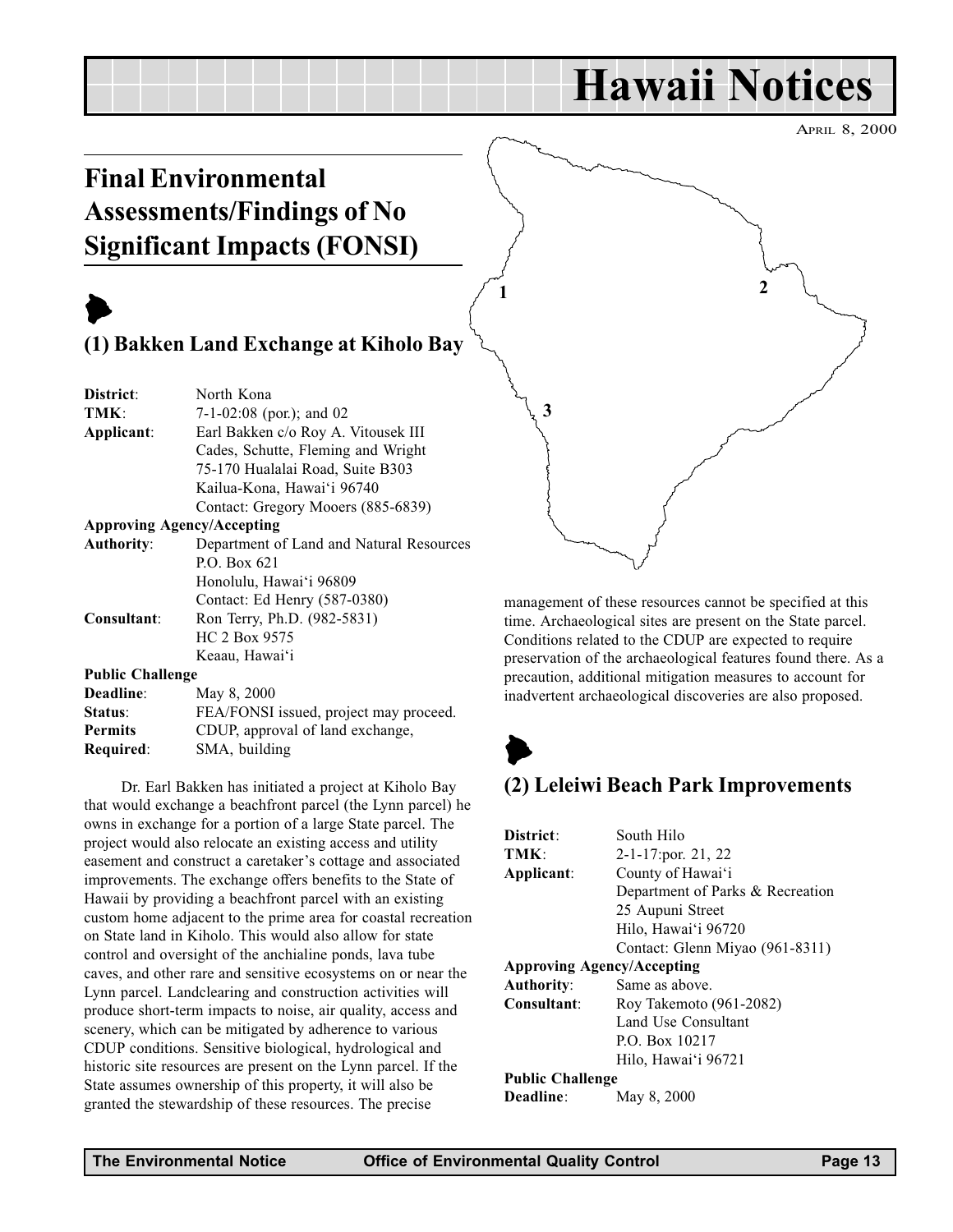## <span id="page-13-0"></span>Hawaii Notices

APRIL 8, 2000

| Status:          | FEA/FONSI issued, project may proceed. |
|------------------|----------------------------------------|
| <b>Permits</b>   | SMA, grading, plan approval, ROW,      |
| <b>Required:</b> | ADA compliance                         |

The County of Hawai'i Department of Parks and Recreation proposes to construct a parking lot (23 stalls) to improve access to an undeveloped portion of Leleiwi Beach Park, which encompasses the shoreline from James Kealoha Beach Park to Richardson Beach Park. The site is located at the corner of Kalaniana' ole Street and Lokoaka Street in Keaukaha. Since the project site was formerly used as a residence, there are no historic sites or endangered species. The project site is within the VE and AE special flood hazard zones, and proposed improvements will comply with the requirements of the County Flood Control Code. Security gates will be installed at the parking lot to discourage latenight gatherings. The project will require a SMA Minor Permit.

### $\blacktriangleright$ (3) Wilcox Single-Family Residence

| District:                         | South Kona                               |  |  |
|-----------------------------------|------------------------------------------|--|--|
| TMK:                              | $8 - 3 - 05:07$                          |  |  |
| Applicant:                        | Allen & Barbara Wilcox                   |  |  |
|                                   | 83-500 Keawaiki Road                     |  |  |
|                                   | Captain Cook, Hawai'i 96704              |  |  |
|                                   | Contact: Ted Baldau (329-6225)           |  |  |
| <b>Approving Agency/Accepting</b> |                                          |  |  |
| <b>Authority:</b>                 | Department of Land and Natural Resources |  |  |
|                                   | P.O. Box $621$                           |  |  |
|                                   | Honolulu, Hawai'i 96809                  |  |  |
|                                   | Contact: Eric Hill (587-0383)            |  |  |
| Consultant:                       | Alanui Enterprises                       |  |  |
|                                   | P.O. Box 390628                          |  |  |
|                                   | Kailua–Kona, Hawaiʻi 96739               |  |  |
|                                   | Contact: Ted Baldau (329-6225)           |  |  |
| <b>Public Challenge</b>           |                                          |  |  |
| Deadline:                         | May 8, 2000                              |  |  |
| Status:                           | FEA/FONSI issued, project may proceed.   |  |  |
| <b>Permits</b>                    |                                          |  |  |
| Required:                         | CDUP, building, IWS                      |  |  |

Allen and Barbara Wilcox are proposing the construction of a single family residence on a 0.43 acre parcel located approximately 0.25 miles south of Napo'opo'o Village and 200 feet from the shoreline in South Kona, Hawai'i.

The 1,888 square foot residence will have one bedroom, a bath, kitchen, and a lanai and will be serviced through existing utilities and an individual wastewater system. The residence will be of a style and color so as to blend with the surroundings and will be compatible with the appearance of the existing community.

### Previously Published Projects Pending Public Comments

### Environmental Impact Statement Preparation Notice

### 6 Keopuka Lands

| Applicant:            | Pacific Star, LLC                     |
|-----------------------|---------------------------------------|
|                       | $c/\sigma$ 159 Halai Street           |
|                       | Hilo, Hawai'i 96720                   |
|                       | Contact: William L. Moore (935-0311)  |
|                       | <b>Approving Agency/Accepting</b>     |
| <b>Authority:</b>     | County of Hawai'i Planning Department |
|                       | 25 Aupuni Street, Room 109            |
|                       | Hilo, Hawai'i 96720                   |
|                       | Contact: Alice Kawaha (961-8288)      |
| <b>Public Comment</b> |                                       |
| <b>Deadline:</b>      | April 24, 2000                        |

 $\blacktriangleright$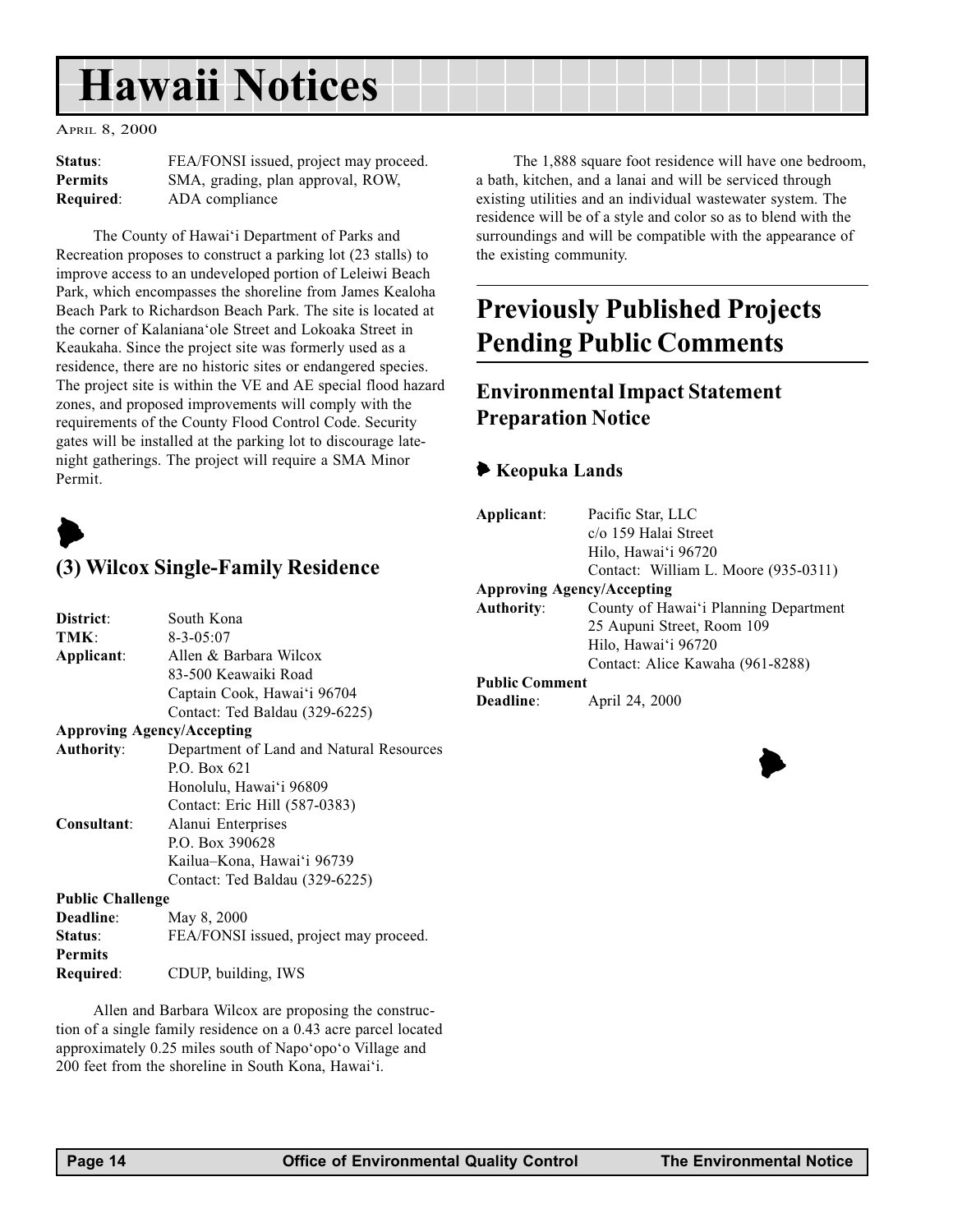## National Environmental Policy Act

APRIL 8, 2000

Continental Micronesia Airlines and Aloha Airlines have entered into a Letter of Agreement (LOA) with the U.S. Air Force to permit the use of Johnston Atoll as a refueling stop for scheduled air service to the Republic of the Marshall Islands (RMI) and destinations beyond. Johnston Atoll is an

### <span id="page-14-0"></span>Johnston Atoll Temporary Civil Aircraft Operations: Continental Micronesia and Aloha Airlines (Draft EA/FONSI)

| District:<br>Applicant:           | Johnston Island<br>Continental Micronesia Airlines<br>Honolulu International Airport<br>300 Rodgers Blvd., #11<br>Honolulu, Hawai'i 96819-1897<br>Contact: Edward Ganir (834-7235) | unincorporated territory of the United States located about<br>820 miles southwest of the Hawaiian Islands. The major<br>activities on the island are associated with the disposal of<br>chemical warfare munitions. The atoll is also a National<br>Wildlife Refuge. Approximately 1,200 military and civilian<br>personnel support these activities. |
|-----------------------------------|------------------------------------------------------------------------------------------------------------------------------------------------------------------------------------|--------------------------------------------------------------------------------------------------------------------------------------------------------------------------------------------------------------------------------------------------------------------------------------------------------------------------------------------------------|
|                                   | and<br>Aloha Airlines<br>P.O. Box 30028<br>Honolulu, Hawai'i 96820<br>Contact: James King (836-4215)                                                                               | Commercial flights would foster congressional support<br>of countries that have established compacts of association<br>with the U.S., satisfy demand for air service to and from JA,<br>and provide options for emergency medical or natural disaster<br>evacuations.                                                                                  |
| <b>Approving Agency/Accepting</b> |                                                                                                                                                                                    |                                                                                                                                                                                                                                                                                                                                                        |
| <b>Authority:</b>                 | U.S. Air Force, Pacific Air Forces<br>15th Air Base Wing<br>OL-A, Det 1, 15 ABW<br>200 Vickers Avenue<br>Hickam AFB, Hawai'i 96853-5271<br>Contact: Carol Gaudette (449-3315)      | Alternatives besides doing nothing are to use Midway<br>Island as an alternate route or overfly Johnston Atoll.<br>Rerouting to Midway creates a triangular route that adds 649<br>miles, 1 hour and 26 minutes, 1,260 gallons and \$175 per<br>ticket to the trip. Overflying JA can only be accomplished<br>with severe payload restrictions.        |
| Consultant:                       | Kimura International, Inc.<br>1600 Kapiolani Blvd., Suite 1610<br>Honolulu, Hawai'i 96814<br>Contact: Glenn Kimura (944-8848)                                                      | Environmental issues included establishing procedures<br>to deal with aircraft breakdowns, chemical release emergen-<br>cies on island during aircraft operations, and aircraft/bird                                                                                                                                                                   |
| <b>Public Comment</b>             |                                                                                                                                                                                    | strikes. Both airlines have aircraft rescue provisions, will                                                                                                                                                                                                                                                                                           |
| Deadline:<br>Status:              | May 8, 2000<br>Address comments to the applicants with<br>copies to the approving agency or accepting<br>authority, and the consultant.                                            | follow command evacuation procedures and will work with<br>the Refuge Manager and Air Force to evaluate bird strike<br>mitigating measures.                                                                                                                                                                                                            |

#### Continuation from page 1 - Happy 30th Earth Day!

and preserve historic and cultural resources. Environmental review law in Hawai'i has been strengthened to require more early public consultation and disclosure. The Ahupua'a Action Alliance, OEOC, Office of Hawaiian Affairs, Office of Planning, Kapi'olani Community College and others are working together in the ongoing development of collaborative dialogue and partnerships between agencies, businesses and community groups toward environmental problem solving using the ahupua a model. There is growing concern for educating future generations on the rare and unique natural and cultural resources contained in our ahupua'a. These developments could not work were it not for citizen involvement at the kalo-roots level. So as we celebrate the  $30<sup>th</sup>$  Earth Day, let us not forget the source of strength in protecting our 'aina -YOU! Get out and volunteer to remove miconia, clean up a stream or clear a trail. Promote recycling and reuse! Be on the lookout for unwanted alien plants and animals! Educate our children on the rare and unique natural and cultural resources our island home has to offer. Your actions make a difference! Happy  $30<sup>th</sup>$  Earth Day!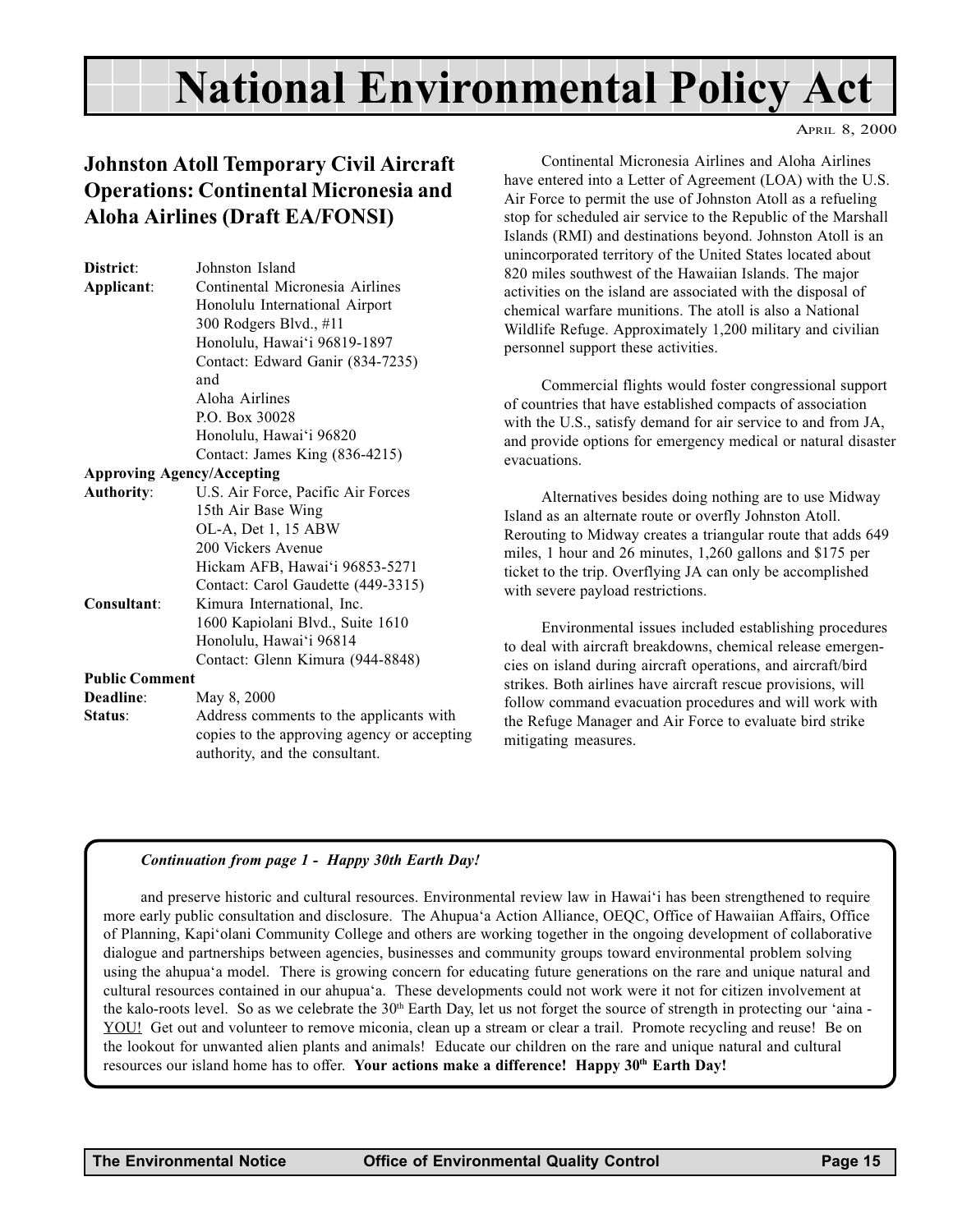## Shoreline Notices

APRIL 8, 2000

### Shoreline Certification Applications

Pursuant to § 13 -222-12, HAR the following shoreline certification applications are available for inspection at the DLNR District Land Offices on Kaua'i, Hawai'i and Maui and at Room 220, 1151 Punchbowl St., Honolulu, O'ahu (Tel: 587-0414). All comments shall be submitted in writing to the State Land Surveyor, 1151 Punchbowl Street, Room 210, Honolulu, Hawaii 96813 and postmarked no later than fifteen (15) calendar days from the date of the public notice of the application.

| Case<br>No. | Date<br>Received | Location                                                                                                                                                                                                                                                                                                                                                                                                                                        | Applicant                                                                                                           | Tax Map<br>Key        |
|-------------|------------------|-------------------------------------------------------------------------------------------------------------------------------------------------------------------------------------------------------------------------------------------------------------------------------------------------------------------------------------------------------------------------------------------------------------------------------------------------|---------------------------------------------------------------------------------------------------------------------|-----------------------|
| $MA-223$    | 03/20/00         | Portion of Lot 1-A of the<br>Bechert Estate Subdivision at<br>Lahaina, Maui, Hawaii (Makai of<br>Lower Honoapiilani Highway and<br>South of Kahananui Stream)<br>Purpose: Honoapiilani Highway<br>Improvements - Phase IV                                                                                                                                                                                                                       | Austin, Tsutsumi &<br>Associates, Inc., for<br>County of Maui Department<br>of Public Works and Waste<br>Management | $4 - 03 - 10:$<br>009 |
| $OA-764$    | 03/22/00         | Lot 15 Kaiaka Beach Lots, being<br>a portion of R. P. 4475, Land<br>Commission Award 7713, Apana 34<br>to V. Kamamalu at Paalaa-Kai,<br>Wailua, Oahu, Hawaii<br>66-425 Pikai Street<br>Purpose: Obtain County Building<br>Permit for renovations and<br>remodeling of existing<br>residence structure                                                                                                                                           | ParEn, Inc., dba park<br>engineering, for John W.<br>White                                                          | $6 - 6 - 31:$<br>001  |
| $HA-221$    | 03/22/00         | Lot 10 of Hualalai Resort "K-1"<br>Subdivision, File Plan 2184,<br>being a portion of R. P. 7843,<br>Land Commission Award 7715,<br>Apana 10 to L. Kamehameha at<br>Kaupulehu, North Kona, Hawaii<br>Portion of R. P. 4475 and Land<br>Commission Award 7713, Apana 30<br>to V. Kamamalu, (Off Queen<br>Highway - Huallalai Resort,<br>Kailua-Kona)<br>Purpose: Obtain County Building<br>Permit for construction of new<br>residence structure | Wes Thompson Associates,<br>for Laupulehu Makai<br>Venture                                                          | $7 - 2 - 12:$<br>010  |
| $OA-502$    | 03/22/00         | Lot 10, Section D, Kawailoa<br>Beach Lots, Kawailoa, Waialua,<br>Oahu, Hawaii<br>61-765 Papailoa Place<br>Purpose: Obtain County Building<br>Permit                                                                                                                                                                                                                                                                                             | Walter P. Thompson, Inc.,<br>for Theodore A. McFarland                                                              | $6 - 1 - 04$ :<br>086 |
| $OA-459$    | 03/22/00         | Lot 283 Land Court Application<br>1052 as shown on Map 7, Makaha,<br>Waianae, Oahu, Hawaii<br>84-Makau Street<br>Purpose: Determine building set<br>back for future planning                                                                                                                                                                                                                                                                    | Wesley T. Tengan, for<br>Karen Ann Ulin                                                                             | $8 - 4 - 9:$<br>008   |
| $MA-224$    | 03/27/00         | Lot 55 of Makena Beach Lots,<br>being a portion of Land<br>Commission Award 11216, Apana<br>21 to Kekauonohi(Makai of<br>Keoneolo-Makena Road)<br>Purpose: To determine setback                                                                                                                                                                                                                                                                 | Austin, Tsutsumi &<br>Associates, Inc., for<br>Palavea Bay Partners                                                 | $2 - 1 - 11 : 013$    |
| $MO-060$    | 03/27/00         | Lot 2 of Kamekana Beach Lots,<br>portion of R. P. 7656, Land<br>Commission Award 8559-B and<br>Apana 26 to W. C. Lunalilo,<br>Kawela, Molokai Hawaii (Makai<br>of Kamehameha V Highway)<br>Purpose: County building permit<br>for single family residence                                                                                                                                                                                       | Charles M. Busby P.E.,<br>for Douglas Beijer                                                                        | $5 - 4 - 19:$<br>014  |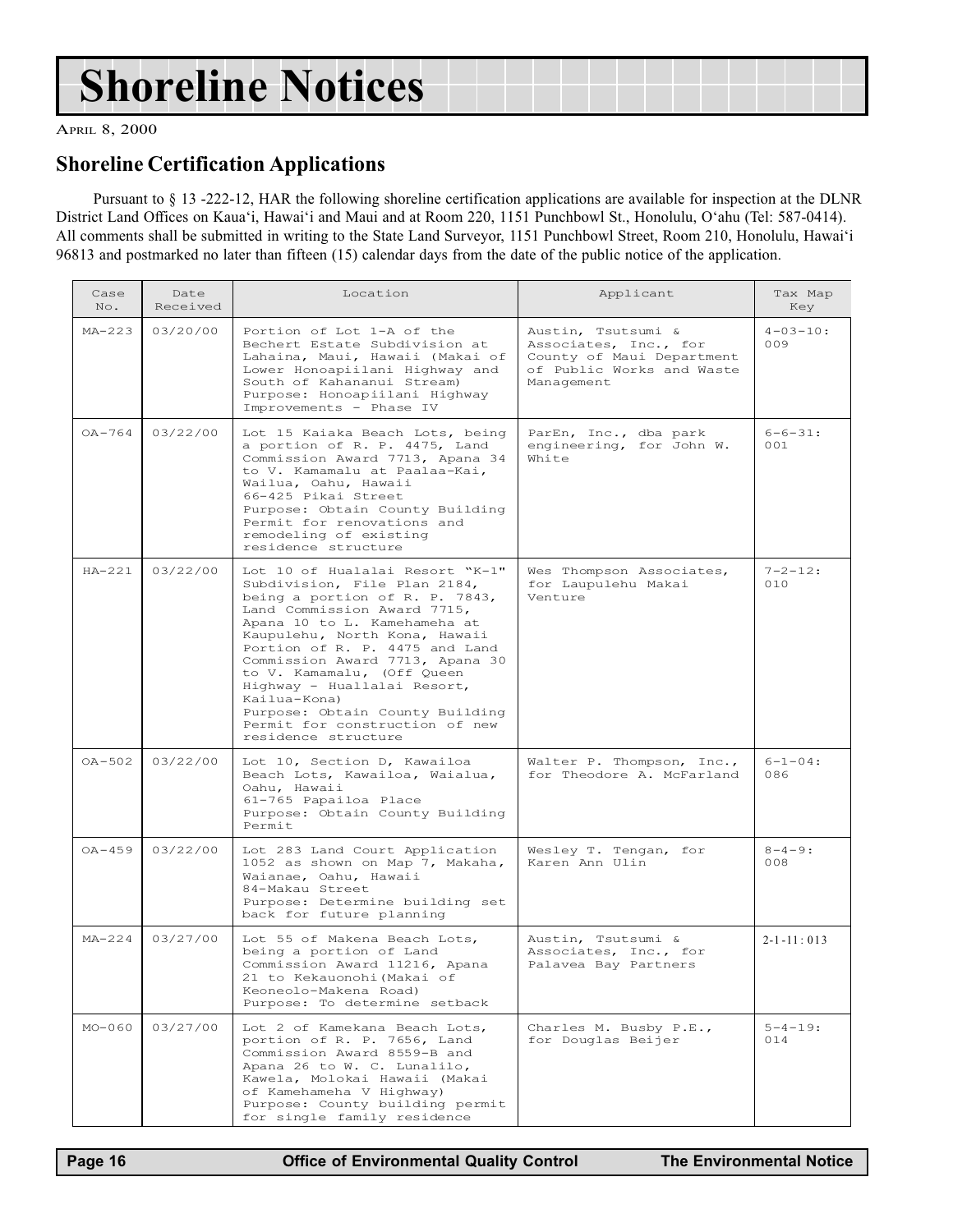## <span id="page-16-0"></span>Shoreline Notices

APRIL 8, 2000

### Shoreline Certifications and Rejections

Pursuant to §13-222-26, HAR the following shorelines have been certified or rejected by the DLNR. A person may appeal a certification or rejection to the BLNR, 1151 Punchbowl Street, Room 220, Honolulu, Hawai'i 96813, by requesting in writing a contested case hearing no later than twenty (20) calendar days from the date of public notice of certification or rejection.

| Case<br>No. | Cert/Rej<br>Date                              | Location                                                                                                                                                                                                                                                                                        | Applicant                                                                                            | Tax Map<br>Key             |
|-------------|-----------------------------------------------|-------------------------------------------------------------------------------------------------------------------------------------------------------------------------------------------------------------------------------------------------------------------------------------------------|------------------------------------------------------------------------------------------------------|----------------------------|
| OA-761      | Certifi-<br>cation<br>Date<br>03/29/00        | Portion of R. P. 4475, Land<br>Commission Award 7713, Apana 30<br>to V. Kamamalu, Maunalua, Oahu,<br>Hawaii (487- Portlock Road)<br>Purpose: County approval for<br>consolidation of lot 4-A (TMK:<br>3-8-26: 005) and to resolve<br>discrepancy along gulch between<br>two lots                | Sam O. Hirota, Inc., for<br>Matsuda Hawaii, Inc.                                                     | $3 - 9 - 016:$<br>036      |
| $OA-760$    | Certifi-<br>cation<br>Date<br>03/29/00        | Portion of Beach Reserve for<br>lessee, Maualua Beach<br>Subdivision Block 1, Section A<br>at Maualua, Honolulu, Oahu,<br>Hawaii (Makai of 345-A Portlock<br>Road)<br>Purpose: Obtain County Permit<br>to repair seawall                                                                        | ParEn, Inc., dba park<br>engineering., for B. P.<br>Bishop Estate                                    | $3 - 9 - 004:$<br>Por. 038 |
| KA-142      | Certifi-<br>cation<br>Date<br>03/29/00        | Lot 55 land Court Application<br>1160 Hanalei, Kauai, Hawaii<br>(4906 Weke Road, Hanalei,<br>Kauai)<br>Purpose: Obtain County Permit                                                                                                                                                            | Esaki Surveying and<br>Mapping, Inc., for Nathan<br>Hamar                                            | $5 - 5 - 001:$<br>012.     |
| HA-021      | Certifi-<br>cation<br><b>Date</b><br>03/29/00 | Lot $2-A-1$ and $2=-B-1$ , being<br>portions of Grant 5327 to<br>Samuel Liftee; and R. P. 7913,<br>Apana 1 to Kaanehe at Waiaha<br>2nd, North Drive, Kailua-Kona,<br>Hawaii (75-5936 Alii Drive,<br>Kailua-Kona, Hawaii)<br>Purpose: Obtain county Permit                                       | Wes Thomas Associates,<br>for Roger and Adele McGee                                                  | $7 - 5 - 001$<br>and 004   |
| MA-220      | Certifi-<br>cation<br>Date<br>03/29/00        | Being a portion of Land<br>Commission Award 11216, Apana 1<br>to M. Kakauonohi, being also<br>all of lot 47 of Makena Beach<br>Lots (Makena Road between<br>Wailea Alanui Drive and Makena<br>Alanui)<br>Purpose: Establish shoreline to<br>determine planning of future<br>use of the property | Warren S. Unemori<br>Engineering, Inc., for<br>Warmenhover Spirit Trust<br>(Curtis A. Burr, Trustee) | $2 - 1 - 011 : 021$        |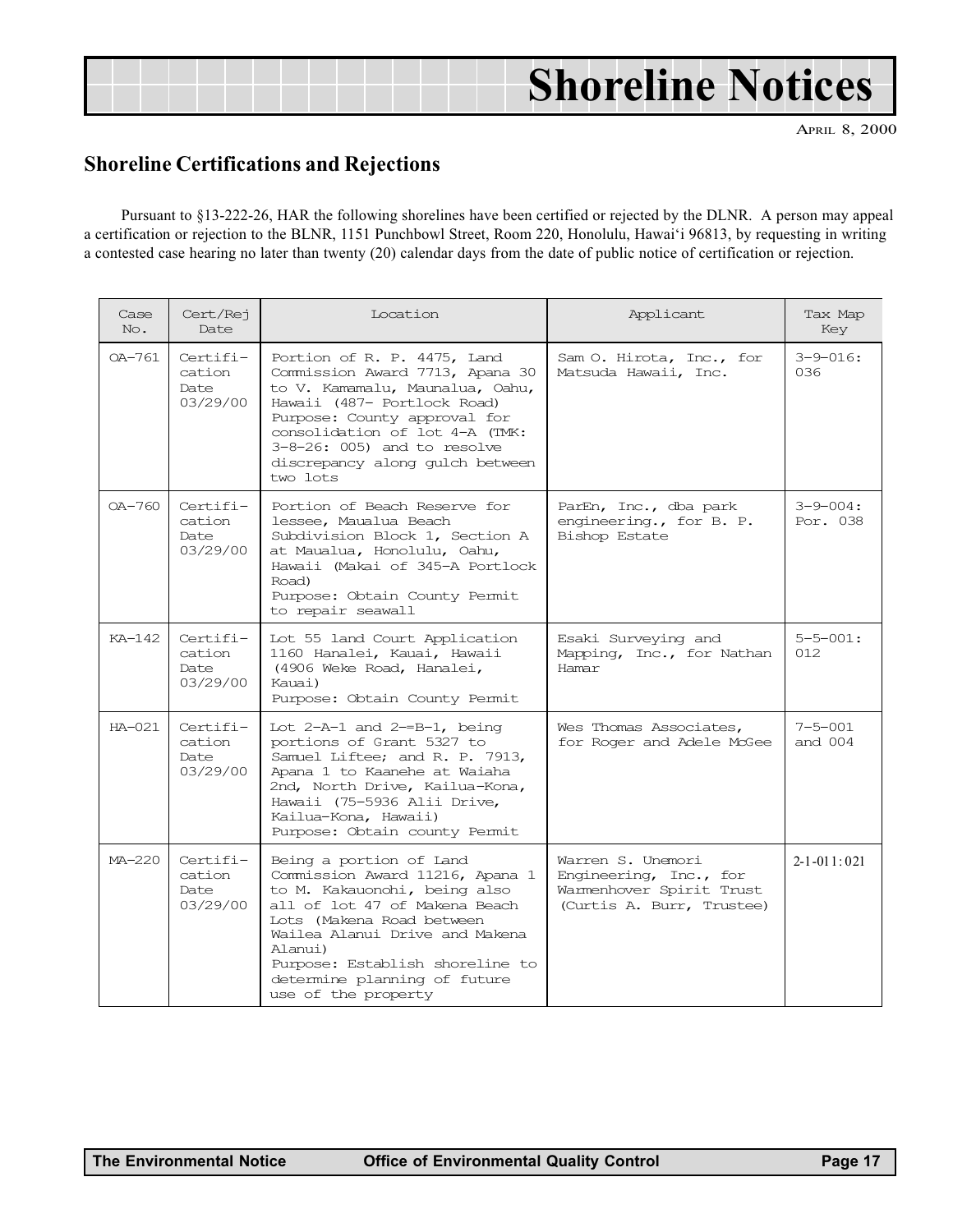## Pollution Control Permits

APRIL 8, 2000

### Department of Health Permits

The following is a list of some pollution control permits currently being reviewed by the State Department of Health. For more information about any of the listed permits, please contact the appropriate branch or office of the Environmental Management Division at 919 Ala Moana Boulevard, Honolulu, O'ahu.

| Branch<br>Permit Type                                  | Applicant & Permit<br>Number                                                         | Project Location                                   | Pertinent<br>Date           | Proposed Use                                                                                                                                                                                                           |
|--------------------------------------------------------|--------------------------------------------------------------------------------------|----------------------------------------------------|-----------------------------|------------------------------------------------------------------------------------------------------------------------------------------------------------------------------------------------------------------------|
| Clean Air<br>Branch,<br>586-4200,<br>Covered<br>Source | Citizens Utilities<br>Company,<br>Kauai Electric<br><b>Division</b><br>CSP 0097-01-C | 4392 Waialo Road,<br>Eleele, Kauai                 | Comments<br>Due:<br>4/20/00 | Port Allen Generating<br>Station                                                                                                                                                                                       |
| CAB,<br>586-4200,<br>Covered<br>Source                 | Tesoro Hawaii<br>Corporation<br>CSP 0212-01-C                                        | 91-325 Komohana<br>Street, Kapolei, Oahu           | Comments<br>Due:<br>4/20/00 | Petroleum Refinery                                                                                                                                                                                                     |
| CAB, 586-<br>4200,<br>Noncovered<br>Source             | Outrigger Hotels<br>Hawaii<br>NSP 0461-01-N                                          | Waikoloa, Hawaii                                   | Issued:<br>3/14/00          | Four (4) 520 kW Caterpillar<br>Diesel Engine<br>Generators and<br>Two (2) 5.07 MMBtu/hr<br><b>Boilers</b>                                                                                                              |
| CAB,<br>586-4200,<br>Noncovered<br>Source              | Hawaiian Cement<br>NSP 0457-01-N                                                     | Kalaeloa/Barbers<br>Point Harbor,<br>Kapolei, Oahu | Issued:<br>3/17/00          | Cement Import and<br><b>Transshipment Terminal</b>                                                                                                                                                                     |
| CAB,<br>586-4200,<br>Covered<br>Source                 | Maui Pineapple<br>Company, Ltd.<br>CSP 0249-02-C<br>(Amendment)                      | 120 Kane Street,<br>Kahului, Maui                  | Issued:<br>3/22/00          | Two (2) 1305 kW, Two (2)<br>1970 kW Diesel Engine<br>Generating Units and<br>Four (4) Steam Boilers                                                                                                                    |
| Clean Water<br>Branch, 586-<br>4309,<br><b>NPDES</b>   | Kahala Mandarin<br>Oriental Hotel<br>#00-CW-PW-04                                    | 5000 Kahala Avenue,<br>Oahu                        | Comments<br>Due:<br>4/12/00 | Discharge noncontact<br>cooling water to the Pacific<br>Ocean                                                                                                                                                          |
| CWB, 586-<br>4309,<br><b>NPDES</b>                     | Jas W. Glover, Ltd.<br>#00-CW-PW-06                                                  | Kuia and Kamooloa<br>Streams, Kauai                | Comments<br>Due:<br>4/26/00 | Discharge process generated<br>waste water and stormwater<br>from a rainfall event greater<br>than a 10-year, 24-hour<br>rainfall event from the<br>settling and containment<br>ponds to Kuia and Kamooloa<br>Streams. |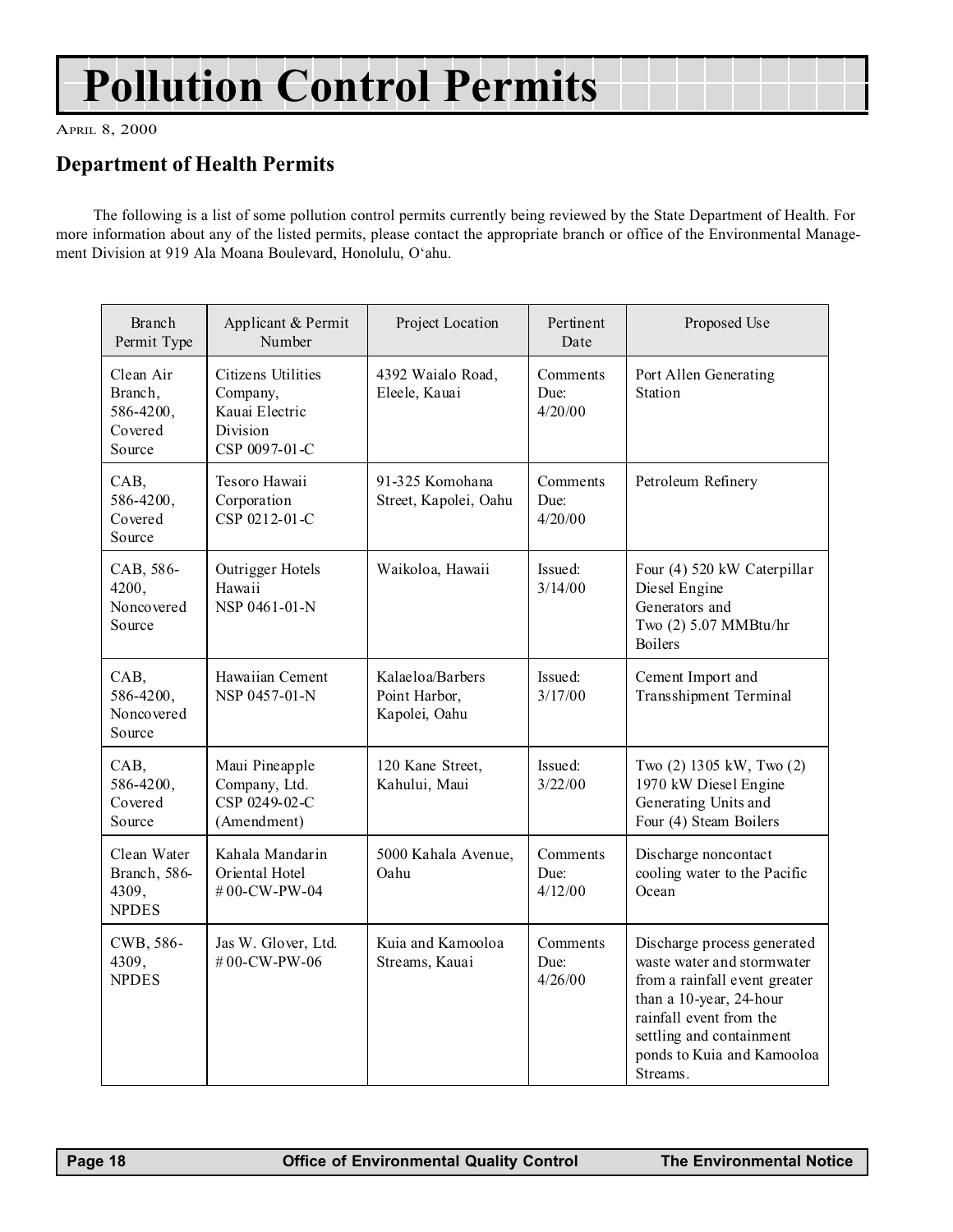## Pollution Control Permits

APRIL 8, 2000

### <span id="page-18-0"></span>Department of Health Permits (continued)

| Branch &<br>Permit Type                            | Applicant & Permit<br>Number                                                   | Project Location                                                                          | Pertinent<br>Dates        | Proposed Use                                                    |
|----------------------------------------------------|--------------------------------------------------------------------------------|-------------------------------------------------------------------------------------------|---------------------------|-----------------------------------------------------------------|
| Water<br>Branch,<br>586-4258,<br><b>UIC</b> Permit | Safe Drinking University of Hawaii<br>$(a)$ Hilo<br>State of Hawaii<br>UH-2081 | University of Hawaii @<br>Hilo<br>200 West Kawili St., Hilo                               | Comments<br>by<br>5/17/00 | Construction of 5<br>injection wells for<br>surface drainage.   |
| SDWB,<br>586-4258,<br><b>UIC</b> Permit            | Inc.<br>UH-2080                                                                | MacFarms of Hawaii, MacFarms of Hawaii, Inc.<br>89-406 Mamalahoa<br>Highway, Captain Cook | n/a                       | Registration of 1<br>injection well for<br>mac-nut wash water.  |
| SDWB,<br>586-4258,<br><b>UIC</b> Permit            | Assoc. of Apartment<br>Owners,<br>$UO-1250$                                    | Makaha Shores<br>Condominium<br>84-265 Farrington<br>Highway, Waianae                     | n/a                       | Permit renewal of 10<br>injection wells for<br>sewage disposal. |
| SDWB,<br>586-4258,<br><b>UIC</b> Permit            | Assoc. of Apartment<br>Owners, UK-1348                                         | Lawai Beach Resort (STP)<br>5017 Lawai Road, Koloa,<br>Kauai                              | n/a                       | Permit renewal of 6<br>injection wells for<br>sewage disposal.  |
| SDWB,<br>586-4258,<br>UIC Permit                   | Hanalei Commercial,<br>Inc.<br><b>UK-1898A</b>                                 | Hanalei Center (STP)<br>5-5161 Kuhio Highway,<br>Hanalei, Kauai                           | n/a                       | Construction of 3<br>injection wells for<br>sewage disposal.    |

Coastal Zone News

### Federal Consistency Reviews

The Hawai'i Coastal Zone Management (CZM) Program has received the following federal actions to review for consistency with the CZM objectives and policies in Chapter 205A, Hawai'i Revised Statutes. This public notice is being provided in accordance with section  $306(d)(14)$  of the National Coastal Zone Management Act of 1972, as amended. For more information, please call John Nakagawa with the Hawai'i CZM Program at 587-2878. Federally mandated deadlines require that comments be received by the date specified for each CZM consistency review and can be mailed to: David W. Blane, Director, Office of Planning, Dept. of Business, Economic Development & Tourism, P.O. Box 2359, Honolulu, Hawai'i 96804. Or, fax comments to the CZM Program at 587-2899.

### (1) Pouhala Marsh Restoration Project, West Loch, Pearl Harbor, O'ahu

Applicant: Department of Land and Natural Resources, Division of Forestry and Wildlife Contact: Paul Conry, 587-4176

Federal Action: Department of the Army Permit Federal Agency: U.S. Army Corps of Engineers, 438-9258 Location: Adjacent Kapakahi Stream, West Loch, Pearl Harbor, O'ahu

#### TMK: 9-3-1: 2, 4, 6, 12, 21, 22 & 9-3-2: 9, 27 Proposed Action:

Protect and restore nearly 70 acres of wetlands in Pearl Harbor's West Loch for endangered Hawaiian wildlife. The project actions being proposed are: (1) enhance 20 acres of wetland by clearing vegetation, sculpting basins and removing levees; (2) clean the marsh of all debris and trash; (3) restore eight acres of wetland by removing 66,000 cubic yards of fill material; (4) develop a hydrologic link from Kapakahi Stream to the 8-acre wetland and create habitat for native damselflies; and (5) fence the 70-acre marsh to exclude predators, humans and vehicles. The project is being undertaken through a partnership of the State of Hawaii, City and County of Honolulu, U.S. Fish and Wildlife Service, Campbell Estate, Chevron, Inc., Ducks Unlimited, Inc., and Waipahu Residents.

Comments Due: April 21, 2000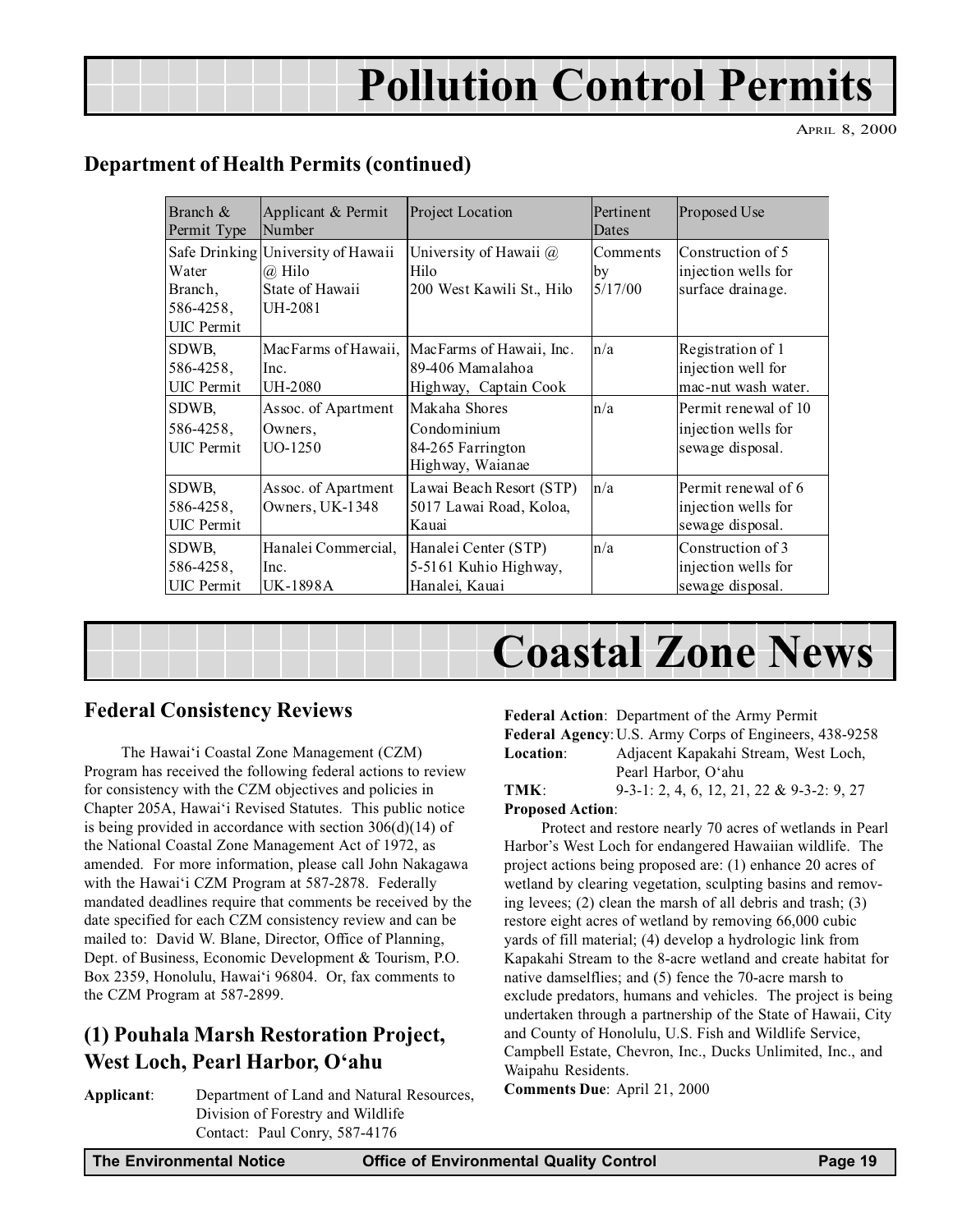## <span id="page-19-0"></span>Federal Notices

APRIL 8, 2000

### Rule for Disengaging Sea Turtles from Longline Fishing Gear

Effective April 27, 2000, the National Marine Fisheries Service (NMFS) issued a final rule to require the possession and use of line clippers and dip nets aboard vessels registered for use under a Hawai'i pelagic longline limited access permit to disengage sea turtles hooked or entangled by longline fishing gear. The final rule requires the use of specific methods for the handling, resuscitating, and releasing of sea turtles. The intended effect of the measures is to minimize the mortality of, and injury to, sea turtles hooked or entangled by longline fishing gear. Copies of the environmental assessment (EA) and final regulatory flexibility analysis (FRFA) prepared for this action may be obtained from Charles Karnella, Administrator, NMFS, Pacific Islands Area Office (PIAO), 1601 Kapiolani Blvd., Suite 1110, Honolulu, Hawai'i 96814-4700, and from Alvin Katekaru or Marilyn Luipold, PIAO. For additional information call Margaret Dupree or Marilyn Luipold at (808) 973-2937 (see 65 F.R. 16346, March 28, 2000).

### Pelagics Advisory Panel (PAP) Meeting

The Western Pacific Fishery Management Council's (WPFMC) Pelagics Advisory Panel (PAP) will have met on April 5-6, 2000, from 8:30 A.M. to 5:00 P.M. each day to discuss: review of recommendations arising from 1999 PAP; Hawai'i and American Samoa longline fishery reports; Hawai'i longline fishery issues; report of the Recreational Fisheries Data Task Force; recreational fishery issues; area closure for large pelagic fishing vessels around the islands of American Samoa; shark management in Hawai'i; management of longline-protected species interactions; progress of the Multi-lateral High Level Conference process to implement a management convention for tunas in the Central-West Pacific; Blue marlin research; Council process; and other business as required. For information on what transpired at this meeting, call Kitty M. Simonds, Executive Director at (808) 522-8220 (see, 65 F.R. 14543, March 17, 2000).

### Interim Land Acquisition Priority System **Criteria**

The U.S. Fish and Wildlife Service is announcing the availability of and opportunity to comment on its Interim Land Acquisition Priority System criteria. FWS will use the interim criteria to set land acquisition priorities for projects funded under the Land and Water Conservation Fund beginning with the FY 2002 budget cycle. These interim criteria replace the criteria developed in 1987 and modified in 1992. In 1993, the National Research Council appointed the Committee on Scientific and Technical Criteria for Federal Acquisition of Lands for Conservation. The purpose of the Land Acquisition Priority System is: (1) To document land acquisition needs and opportunities for the Fish and Wildlife Service nationwide; (2) to prioritize land acquisition projects submitted by our Regions; and (3) to serve as a starting point for the annual land acquisition budget request. The criteria are one of the "tools" that used to build FWS's annual land acquisition priorities among the most important habitat projects in the Nation. The criteria consist of four components: fisheries/aquatic resources, endangered and threatened species, bird conservation, and ecosystem conservation.

One may obtain copies of the Interim Land Acquisition Priority System package or submit comments on or before June 30, 2000, on the interim criteria by any one of several methods. One may obtain the document from the Division of Realty's internet site at http://realty.fws.gov/laps.htm. For additional information, call Andrew French, Team Leader, U.S. Fish and Wildlife Service, telephone (toll free) (877) 289-8495 (ext. 8590) (see, 65 F.R. 15167, March 21, 2000).

### Kaloko-Honokohau National Historical Park Advisory Commission Meeting

The National Park Service announced that Na Hoapili o Kaloko-Honokohau, Kaloko Honokohau National Historical Park Advisory Commission will be held at 7:00 P.M. to 9:00 P.M., on May 5, 2000, at the King Kamehameha Kona Beach Hotel, Kulana Hulihonua Room, Kailua-Kona, Hawai'i. The agenda will include the following: status of vacancies and commissioners' terms of appointments, budget update, and cultural center development. The Superintendent's and committee reports will also be presented. This meeting is open to the public. It will be recorded for documentation and transcribed for dissemination. Minutes of the meeting will be available to the public after approval of the full Advisory Commission. A transcript will be available after May 31, 2000. For copies of the minutes, contact the Kaloko-Honokohau National Historical Park Superintendent at (808) 329-6881 (see, 65 F.R. 15648, March 23, 2000).

### Notice of Availability of Regional Environmental Stewardship Program Grants

The United States Environmental Protection Agency (EPA) is announcing the availability of approximately \$498 thousand in fiscal year 2000 grant/cooperative agreement funds under section 20 of the Federal Insecticide, Fungicide, and Rodenticide Act (FIFRA) as amended, (the Act), for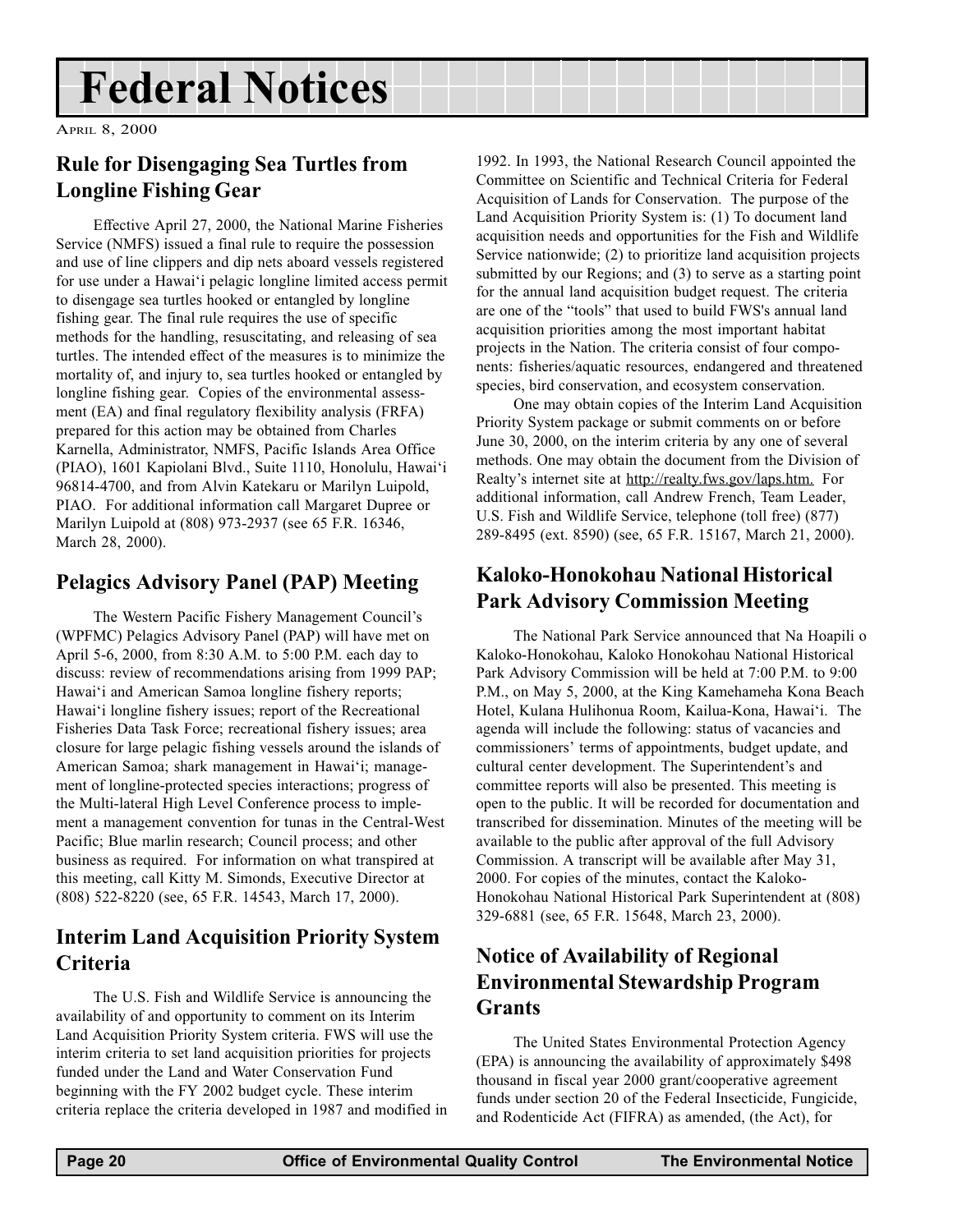<span id="page-20-0"></span>

grants to States and federally recognized Native American Tribes for research, public education, training, monitoring, demonstrations, and studies. For convenience, the term "State" in this notice refers to all eligible applicants. In order to be considered for funding during the FY 00 award cycle, all applications must be received by the appropriate EPA regional office on or before May 22, 2000. EPA will make its award decisions by June 30, 2000. For additional information, contact Roccena Lawatch (CMD4-3), 75 Hawthorne St., San Francisco, CA 94105, telephone (415) 744-1068, or email at <u>lawatch.roccena@epa.gov</u> (see, 65 F.R. 15328, March 22, 2000).

### Availability of Funds for AmeriCorps\*VISTA Grants Nationwide

The Corporation for National and Community Service (CNCS) announces the availability of funds for fiscal year 2000, for new AmeriCorps\*VISTA (Volunteers in Service to America) program grants throughout the United States, the District of Columbia, Puerto Rico, and the Virgin Islands. Project applications will be written to cover a 12-month period and grants will be awarded for a 12-month period with a renewal option. As part of this effort, the Corporation is soliciting applications from public or private non-profit organizations, including current AmeriCorps\*VISTA project sponsors. Approximately 10 to 12 grants are expected to be awarded in summer 2000, subject to the availability of FY 2000 funding. Applications must be received by 5 p.m. April 17, 2000. Application instructions and kits are available from the Corporation for National and Community Service, AmeriCorps\*VISTA, 1201 New York Avenue, NW, Washington, DC, 20525, (202) 606-5000, ext. 134; TDD (202) 565- 2799, or TTY via the Federal Information Relay Service at (800) 877-8339. Five original signature copies of the application should be submitted to the Corporation for National and Community Service, 1201 New York Avenue, NW, Room 9207, Attn: Matt Dunne, Director, AmeriCorps\*VISTA, Washington, DC, 20525. The Corporation will not accept applications that are submitted via facsimile or e-mail transmission. Applications submitted via overnight mail that arrive after the closing date will be accepted if they are postmarked at least two days prior to the closing date. Otherwise, late applications will not be accepted. For additional information call AmeriCorps\*VISTA Headquarters, in Washington, DC, at (202) 606-5000, ext. 134 (see, 65 F.R. 15133, March 21, 2000).

### Noxious Weed Regulations; Update of Current Provisions

The U.S. Department of Agriculture's Animal and Plant Health Inspection Service (APHIS) considering revising the noxious weed regulations issued under the Federal Noxious Weed Act in order to maximize their effectiveness. APHIS believes changes may be necessary to improve control and limit the spread of invasive weed species that are not covered under the current noxious weed regulations. APHIS is considering categorizing weeds according to geographic, regulatory, and other criteria. This notice solicits public comment on these categories and on the criteria for assigning weeds to each category. APHIS is also asking the public to help it determine how to prioritize funding resources for existing and future programs. After evaluating public comment on the issues presented in this document, APHIS will determine whether to propose changes to its regulations. APHIS invites the public to comment on this docket.

APHIS will consider all comments it receives by May 19, 2000. Please send original comments and three copies to: Docket No. 98-064-1, Regulatory Analysis and Development, PPD, APHIS, Suite 3C03, 4700 River Road Unit 118, Riverdale, MD 20737-1238. Please state that the comment refers to Docket No. 98-064-1. For additional information, contact Polly Lehtonen, Botanist, Scientific Services, PPQ, APHIS, 4700 River Road Unit 133, Riverdale, MD 20737- 1236; telephone (301) 734-8896 (see, 65 F.R. 14927, March 20, 2000).

### Proposed Reissuance of NPDES Storm Water Multi-Sector General Permit

The U. S. Environmental Protection Agency's (EPA) Regions 1, 2, 3, 4, 6, 8, 9, and 10 propose to reissue EPA's National Pollutant Discharge Elimination System (NPDES) Storm Water Multi-Sector General Permit (MSGP). This general permit was first issued on September 29, 1995 (60 F.R. 50804), and amended on February 9, 1996 (61 F.R. 5248), February 20, 1996 (61 F.R. 6412), September 24, 1996 (61 F.R. 50020), August 7, 1998 (63 F.R. 42534) and September 30, 1998 (63 F.R. 52430). Today's proposed MSGP is similar to the 1995 permit, as amended, and will authorize the discharge of storm water from industrial facilities consistent with the terms of the permit. The public comment period for the proposed MSGP ends on May 30, 2000. All public comments must be submitted to: ATTN: MSGP-2000 Comments, W-99-26, MC 4101, U.S. EPA, Room EB57, 401 M Street SW, Washington, DC 20460. Please submit the original and three copies of your comments and enclosures (including references). Comments must be received or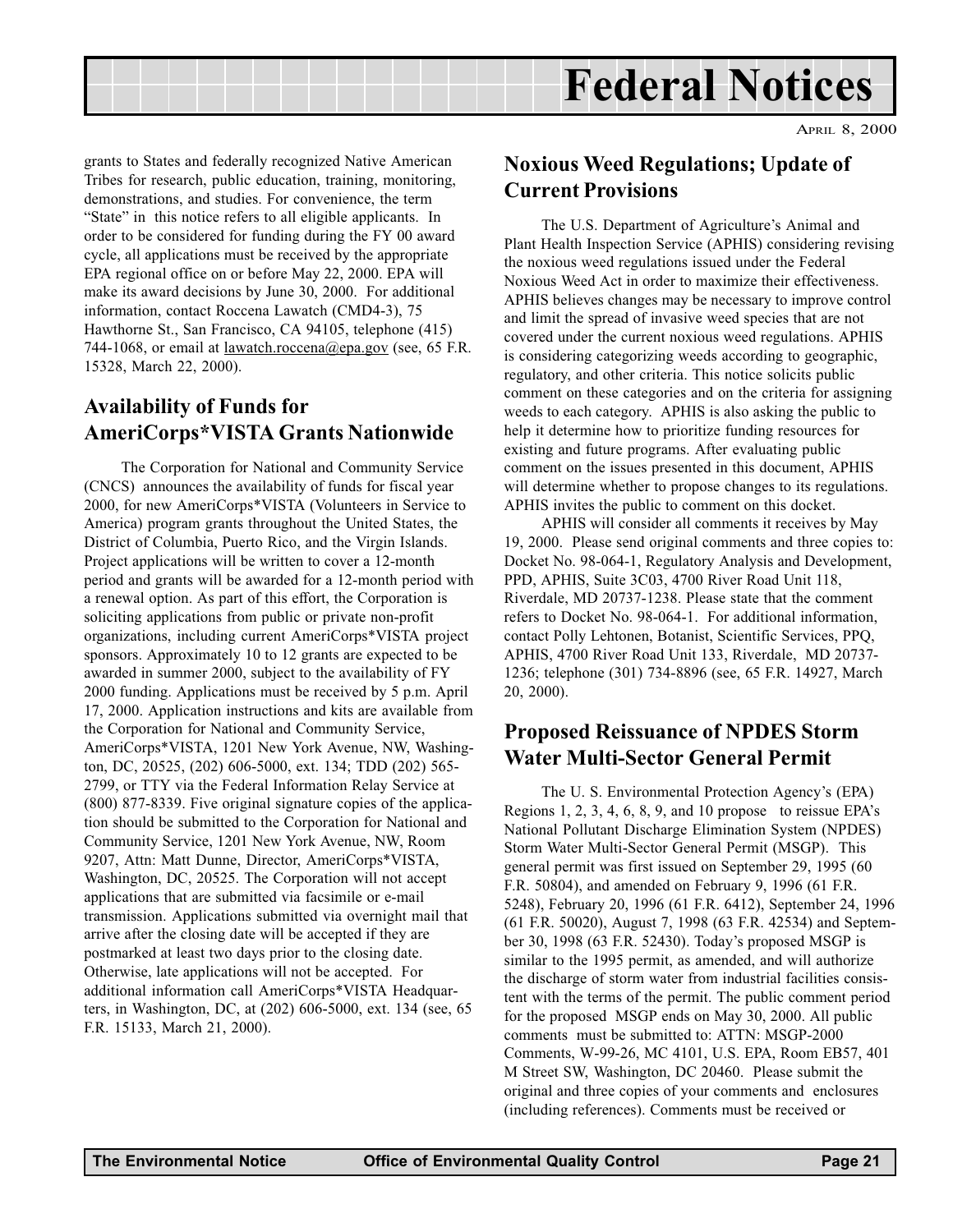## <span id="page-21-0"></span>Federal Notices

APRIL 8, 2000

postmarked by midnight no later than May 30, 2000. Public meetings (which will include a presentation on the draft permits and a question and answer session ) will be held in: Dallas, Texas: May 1, 2000, 1:00 pm, EPA Region 6 Offices, 12th Floor, 1445 Ross Ave., Dallas, Texas; and, Santa Fe, New Mexico: April 24, 2000, 1:00 pm, New Mexico Environment Department Offices, Runnels Building Auditorium, 1190 St. Francis Dr., Santa Fe, New Mexico.

Additional public meets may be scheduled in one or more EPA regions. For times and locations, please visit our MSGP web site at www.epa.gov/owm/sw/industry/msgp/ index.htm on the Internet. Pursuant to 40 CFR 124.12, EPA shall hold a public hearing if it finds, on the basis of requests, a significant degree of public interest in the proposed permit. If EPA decides to hold a public hearing, a public notice of the date, time and place of the hearing will be made at least 30 days prior to the hearing. Any person may provide written or oral statements and data pertaining to the proposed permit at the public hearing (65 F.R. 17009, March 30, 2000).

### Humpback Whale Permit

The National Marine Fisheries Service (NMFS) announced that Rachel Cartwright, P.O. Box 1317, Lahaina, Hawai'i 96767, has requested an amendment to Scientific Research Permit No. 895-1450-00. Permit No. 895-1450-00 authorizes the permit holder to harass annually up to 1,100 humpback whales (Megaptera novaeangliae), including mother/calf pairs, during the conduct of scientific research on the whales in Hawai'i waters. The purpose of the research is to study North Pacific humpback whale calf behavior and development. Written or telefaxed comments must be received on or before May 1, 2000. The amendment request and related documents are available for review upon written request or by appointment at: Protected Species Program Manager, Pacific Islands Area Office, NMFS, NOAA, 1601 Kapiolani Boulevard, Suite 1110, Honolulu, Hawaii 96814- 4700, telephone (808) 973-2935 (see, 65 F.R. 16894, March 30, 2000, for details).

### Volunteer/Outreach Coordinator

Ala Wai Watershed Association (AWWA), a nonprofit organization, whose mission is empowering communities to improve water quality in the Ala Wai ahupua'a, is seeking a motivated and community-oriented team player. This individual will collaborate with existing programs and with the Ala Wai team and its partners:

- \* to develop and deliver training/community out reach materials tailored to the Ala Wai
- \* to coordinate with networks of volunteer organizations
- \* to find new avenues for community volunteerism
- \* to participate in community outreach/public education efforts
- \* to plan, coordinate and represent AWWA at volunteer special events
- \* to organize and supervise volunteers and their equipment as needed
- \* to provide a lead role in membership enrollment and communication
- \* attend to other duties assigned by the Project Coordinator.

Qualifications: BA/BS from a college of recognized standing with 1-2 years of experience in volunteer program coordination and training. Understanding of Ala Wai water quality/watershed issues, knowledge of the seven sub-watershed communities and sensitivity to cultural diversity. Well organized; demonstrate interpersonal skills, writing, computer/data base proficiency. Ability to work flexible hours; volunteer water quality monitoring and GPS/GIS experience a plus.

Compensation: A full-time contract position and compensation is negotiable.

Mail or fax applications to: Judy Nakamura, Center for a Sustainable Future, 2505 Correa Road, #213, Honolulu, HI 96822. FAX: (808) 956-9496. Should you have any questions, please contact Dr. Claudia Hamblin-Katnik at 529-0394.

DEADLINE: April 28, 2000 - 4 pm